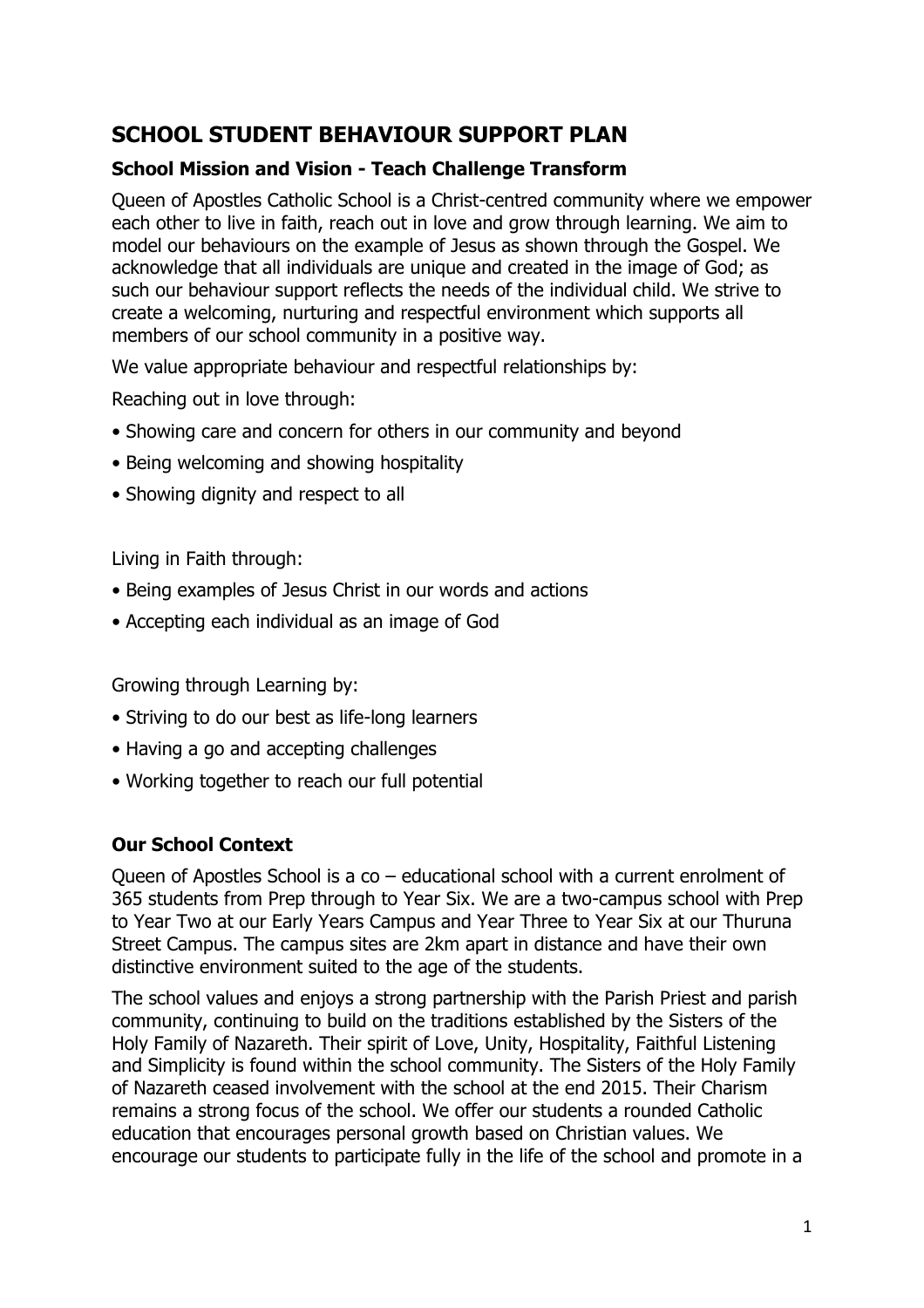special way the ideals of respect, honesty, tolerance, cooperation, and a genuine concern for the welfare of others.

#### **Consultation and Review Process**

Queen of Apostles School reviews this plan in consultation with the school stakeholders. Consultation occurred through staff meetings, meetings with our school's PB4L team which is made up of year level representatives, school board and BCE expertise. A review of school data relating to school disciplinary absences, behaviour incidents and attendance also informs the reviews. The Plan was endorsed by the Principal, the school board and the Senior Leader – School Progress and Performance and will be reviewed every 2 years to ensure it provides an accurate reflection of our school behaviour processes. An annual high-level check is conducted during Senior Leader visits.

### **Section A: Our Student Behaviour Support Systems**

### **1. Our Beliefs and Common Philosophy about Learning and Teaching**

Our beliefs about teaching and learning socially at school, student behaviour supports, and responding to students to meet their needs, unify us and direct our actions.

At Queen of Apostles we value and believe that:

· Schools play a vital role in promoting the intellectual, physical, social, emotional, moral and spiritual and aesthetic development and wellbeing of young Australians (Melbourne Declaration)

· Every day at school, students have the opportunities to learn and practice social skills and develop General Capabilities through the curriculum (ACARA)

· Behaviour is learned, therefore responsible behaviour can be taught

· Strong teacher-student relationships form the basis of successful learning engagement

· Student wellbeing is a collaborative effort. In partnership with parents and carers, we are committed to each and every student's success

· A tiered system of school wide, classroom and individual student supports enhance behaviour and learning

- The learning environment is inclusive of all learners' needs
- Misbehaviour presents the student with an opportunity to learn, the educator with an opportunity to teach

• For behaviour change to occur, we must use positive approaches that strengthen teacher-student relationships

• Student discipline is a collaborative effort. In partnership with parents and carers, we are committed to each and every student's success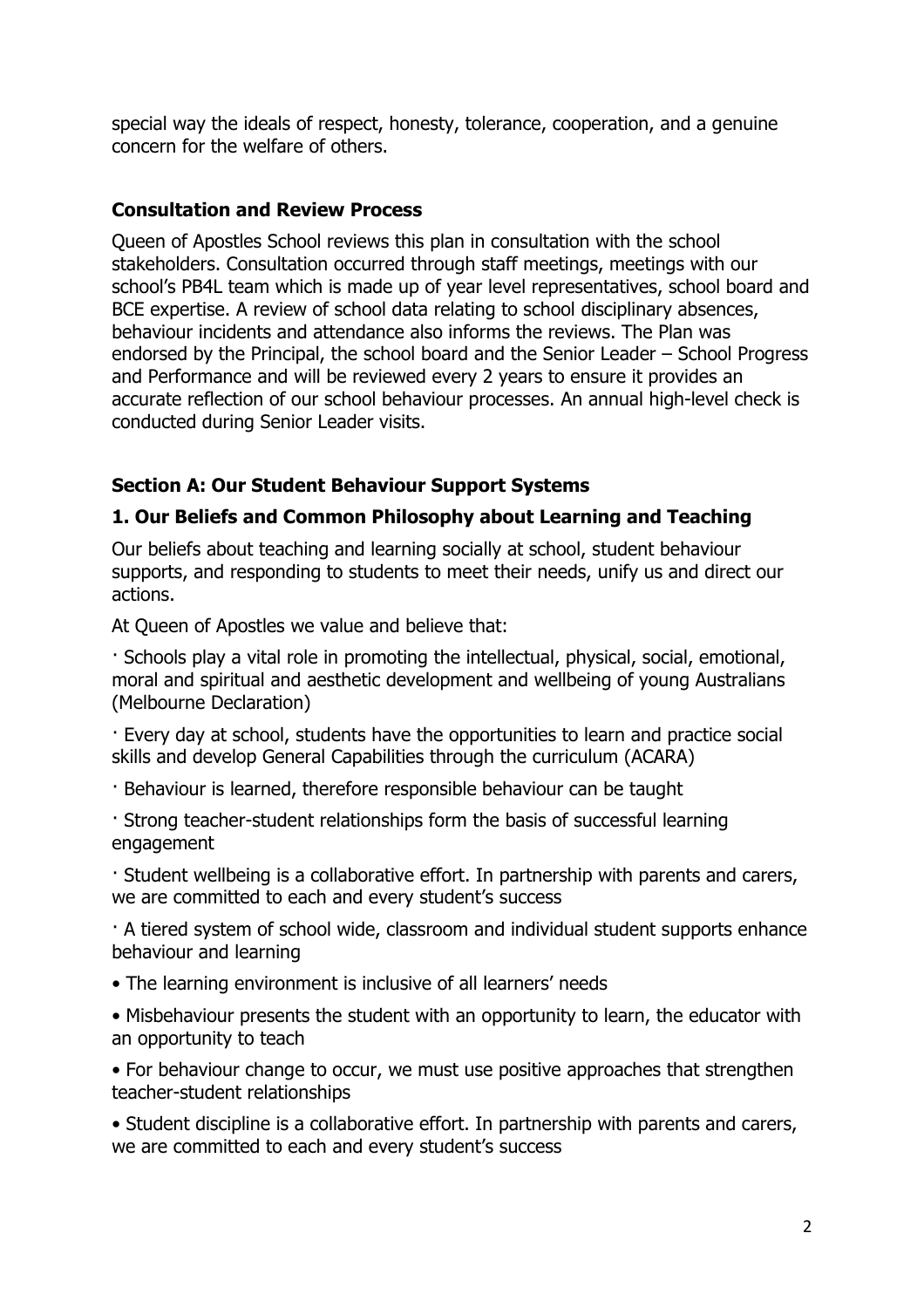• Efforts to support all students to become successful learners, confident and creative individuals and active and informed citizens require ongoing teaching, encouragement and correction

• Students need and want high standards for their behaviour. Maintaining high expectations does not require "get tough" or punitive approaches

• An integrated system of school wide, classroom support and individual student supports can play a central role improving behavioural outcomes and developing learning disposition for the students we serve as well as contribute to the sense of efficacy and job satisfaction of our staff.

### **2. Our Systems Approach - Positive Behaviour for Learning (PB4L)**

### **What is Positive Behaviour for Learning?**

PB4L is a framework (Diagram 1) for schools that use a system approach to positive behaviour supports for all students. The aim of implementing the framework is to achieve increased academic and social progress and achievement for all students by using evidence-based practices. One of the focus areas is explicit teaching of behaviours that assists students to access learning – academically and socially - at all stages of development throughout their education.

The staff weekly news outlines the focussed area for explicit teaching by classroom teachers each week. This is further re-enforced at the campus assemblies weekly and may involve role plays by students to embed in 'student friendly' language the focussed areas. Weekly student awards are based on the explicitly taught areas for that week.



Diagram 1: Adapted from *School-wide Positive Behaviour Support: implementers' blueprint and Self-Assessment,* by OSEP Centre On Positive Behavioural Interventions and Supports, 2004, Eugene OR: Lewis

#### **Theoretical and conceptual characteristics**

PB4L is the redesign of learning environments, not students. The theoretical and conceptual understandings of PB4Learning are firmly linked to Behavioural Theory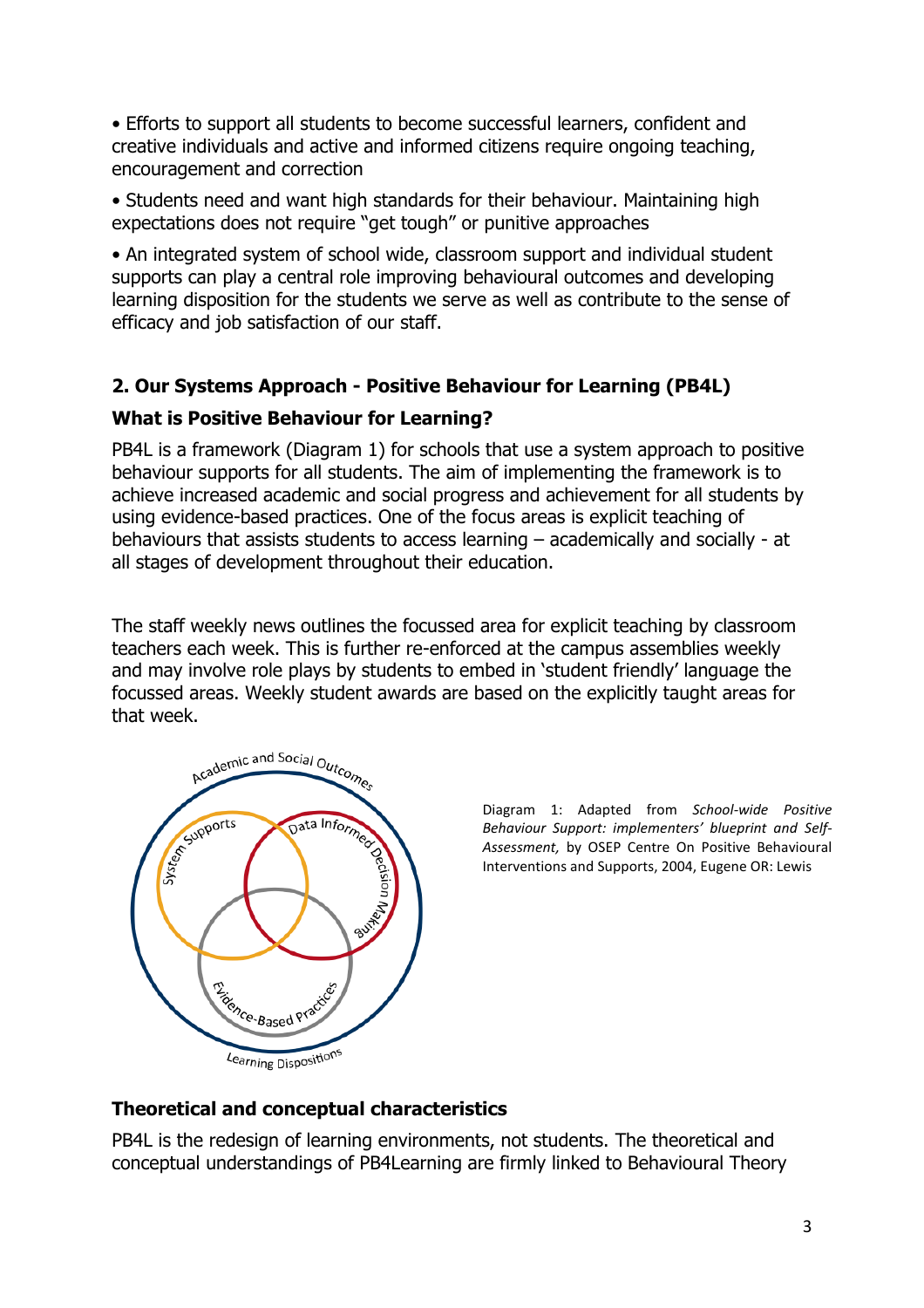and Applied Behavioural Analysis (Carr et al., 2002). This perspective emphasises that observable behaviour is an important indicator of what individuals have learned and how they operate in their environment. Environmental factors are influential in determining whether a behaviour is likely to occur, and new and alternative prosocial behaviours can be taught (Sugai & Horner, 2002; Sugai et al., 2008)

### **Continuum of support and key features**

An important component of PB4L is the adoption of a continuum of behavioural supports (Diagram 2) that, like academic instruction, acknowledges that students will need differing levels of behavioural interventions and supports to be successful at school. Within the continuum there are three levels of support.

Tier 1 Universal Supports:

This first level focuses on universal behavioural and academic supports for all students. Here the focus is on prevention of problem behaviours, providing explicit teaching of expected behaviours and creating positive learning environments across all settings in the school. Research has shown that approximately 80-85% of students will respond to proactive universal supports, display the desired appropriate behaviours and have few behaviour problems (Horner & Sugai, 2005; Lewis, Newcomer, Trussell & Ritcher, 2006).

Tier 2 Targeted Supports:

This second level focuses on targeted supports for students who continue to display problem behaviour even with the universal supports in place. Using data analysis, students are identified early, before problem behaviours become intense or chronic, to receive targeted supports such as small group social skill instruction, academic supports, mentoring and/or self-management strategies (Sailor et al., 2013).

Tier 3 Personalised Supports:

This third level focuses on personalised supports that are intensive and individualised. These students will require highly individualised behaviour support programs based on a comprehensive behavioural assessment, which at times, will include mental health professionals and family and community services.

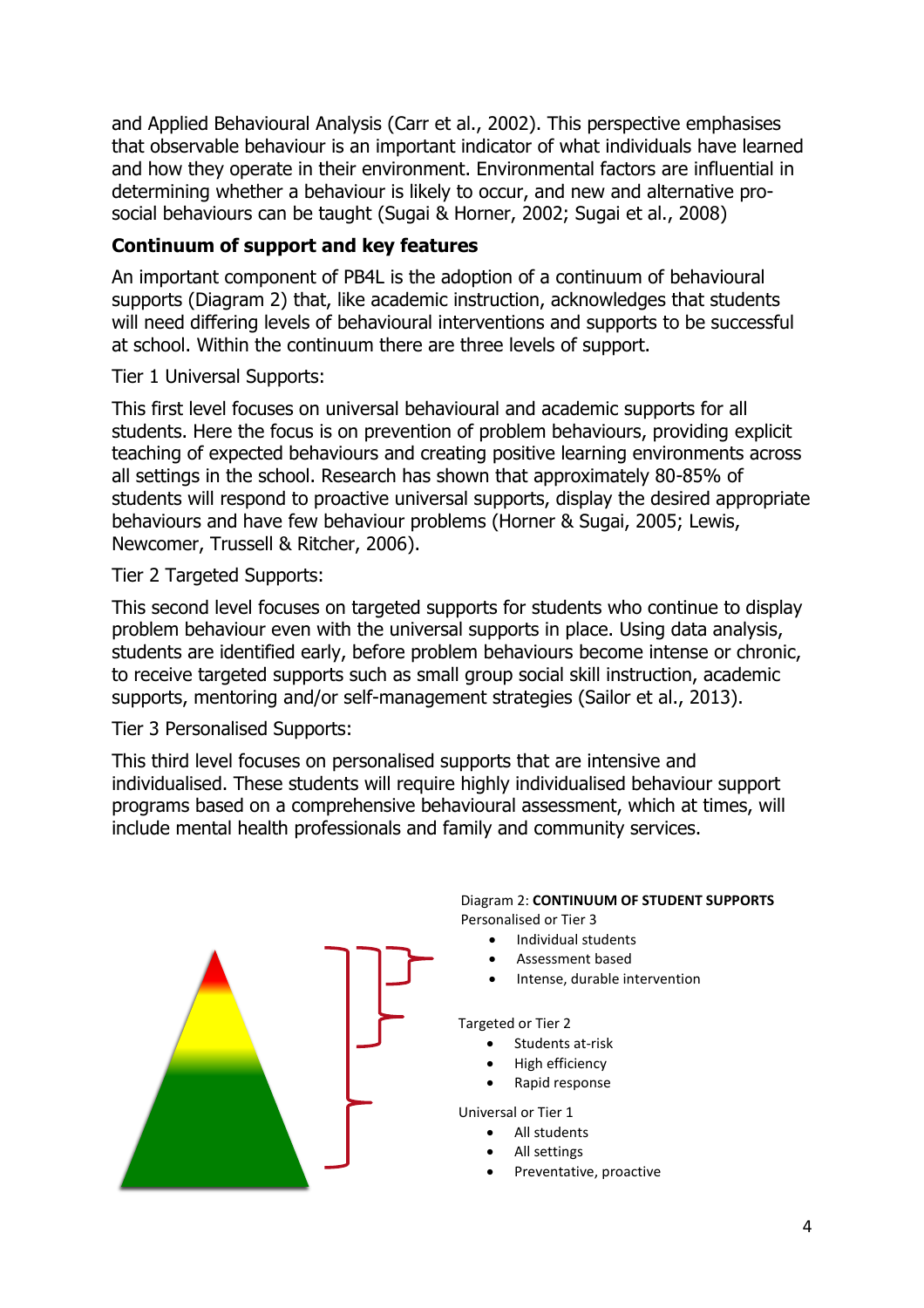By building a connected continuum, everyone in the school is aware of how each level of support is connected to the universal systems i.e. every targeted and individualised intervention uses the universal set of behavioural expectations to increase the likelihood of maintenance and generalisation to other contexts.

#### **3. Student Behaviour Support Leadership & Professional Learning for School/College staff**

Student Behaviour Support leadership consists of PB4L teams across the school.

Universal/Tier 1 support team – Year level teaching representatives and leadership. This team meets on a regular basis (2 times/term). Meetings are facilitated by leadership and items for discussion are raised on the agenda and addressed. Here the support team analyses data collected on Engage around student behaviour as well as the universal supports currently in place for students.

Tier 2 support systems occur through the request for support in Engage. A subsequent review and response meeting would be held with the teacher and the Principal or Assistant Principals along with support from the school's guidance counsellor and STIE. The Principal or delegate facilitates these meetings and the guidance counsellor has the responsibility of taking notes.

Tier 3 support systems occur through the request for support in Engage. Students may be on a CMP (Crisis Management Plan) or Personalised Support Plan. These plans are reviewed each term in a team meeting with teacher, school's guidance counsellor and Principal or Assistant Principals. The Principal or delegate facilitates these meetings and the guidance counsellor has the responsibility of taking notes and making adjustments to the plan as required. Any changes to the plans are communicated to general staff.

Staff across the school have engaged with professional development to build capacity in the implementation of PB4L. The annual Professional Development days contain a revisit of the PB4L matrix and the role of explicit teaching. Each couple of years the online training course of PB4L001 is re-visited as a refresher. Each term there is a dedicated staff meeting focused on PB4L practices.

### **Section B: Our Student Behaviour Support Practices**

### **1. Clarity: Our Expectations**

School-wide expectations encourage consistent communications and establish a common language of expectations for all staff and students and across all settings. Agreed upon student expectations promote the school's Catholic Identity and provide consistency across the staff and school community.

Our expectations are:

- Act Safe and Be Safe
- Think Smart Work Smart
- Value Self, Others and the Environment

Our school behaviour matrix is a visual tool that outlines the expectations of behaviours we expect all students and staff to learn, practice and demonstrate. They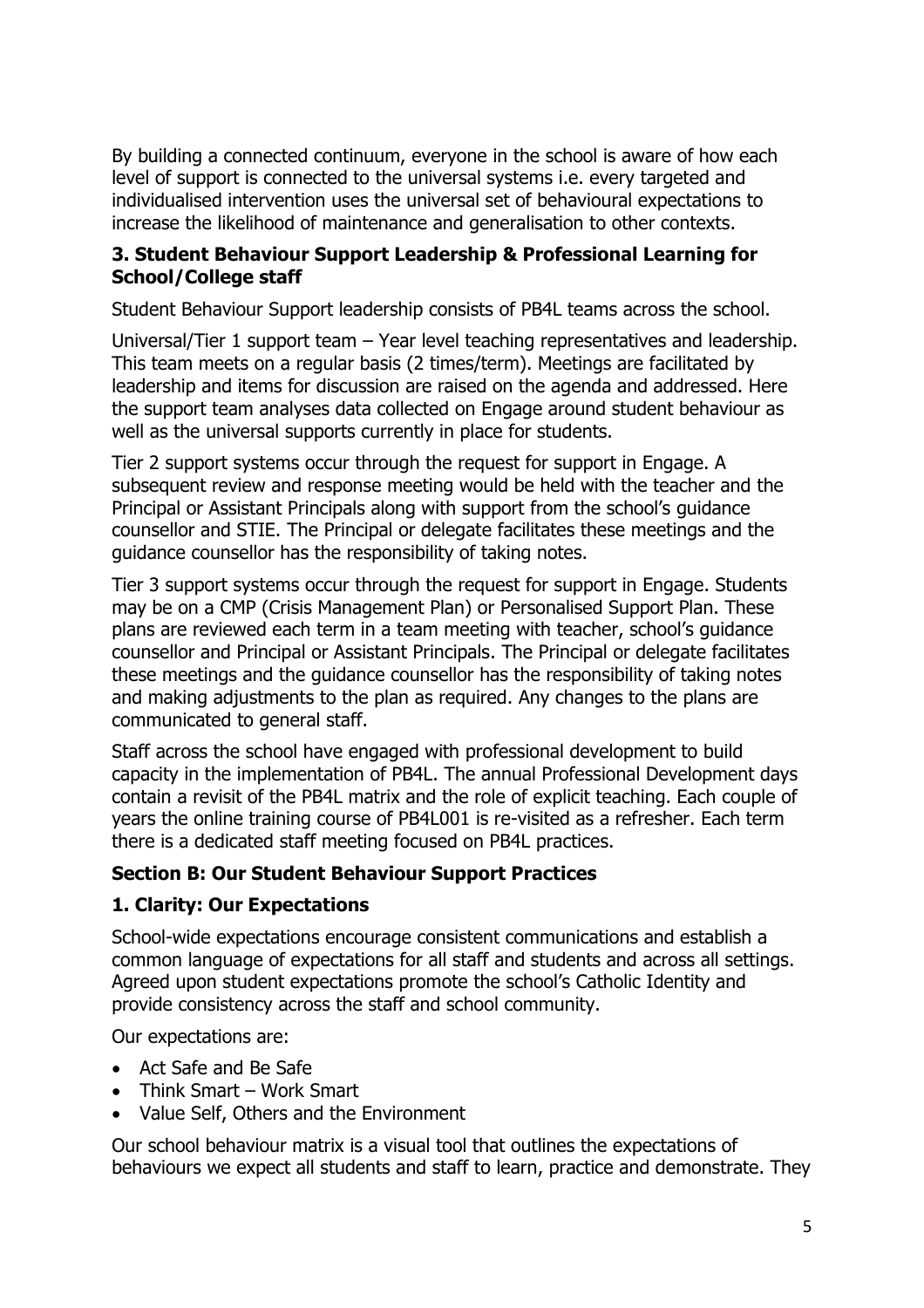allow us to teach proactively and to provide students and parents with a positive message about behaviours for learning at school.

| Queen of Apostles Primary School<br>$\cdot$ Live in faith, Reach out in love, Grow through learning |                                                                                                                                                                                                                           |                                                                                                                                                               |                                                                                                                                                   |                                                                                                                                                       |                                                                                                                                                   |
|-----------------------------------------------------------------------------------------------------|---------------------------------------------------------------------------------------------------------------------------------------------------------------------------------------------------------------------------|---------------------------------------------------------------------------------------------------------------------------------------------------------------|---------------------------------------------------------------------------------------------------------------------------------------------------|-------------------------------------------------------------------------------------------------------------------------------------------------------|---------------------------------------------------------------------------------------------------------------------------------------------------|
|                                                                                                     | Learn                                                                                                                                                                                                                     | <b>Eating/Play</b>                                                                                                                                            | <b>Gather</b>                                                                                                                                     | <b>Move</b>                                                                                                                                           | <b>Online</b>                                                                                                                                     |
| <b>Act Safe</b><br>and<br><b>Be Safe</b>                                                            | . We use learning resources<br>appropriately and safely<br>· We follow instructions<br>. We work co-operatively<br>with others and respect<br>their personal bubble                                                       | . We are sun smart<br>• We use equipment<br>appropriately<br>. We use caring<br>hands and feet<br>. We play in the<br>right areas                             | . We respect own and<br>others personal space<br>. We know how to stav<br>safe when we are<br>away from school<br>(e.g. excursions,<br>carnivals) | . We move with care<br>. We move quietly and<br>promptly to where<br>we need to go<br>. We make sure we're<br>in the right place<br>at the right time | . We know who we are<br>communicating with<br>• We report<br><b>inappropriate</b><br>use to an adult<br>. We keep personal<br>information private |
| <b>Think Smart</b><br><b>Work Smart</b>                                                             | . We are motivated<br>and ready to learn<br>· We are engaged.<br>persistent and<br>stay on task<br>. We share our thoughts<br>about learning and<br>actively listen to others<br>. We give and accept<br>helpful feedback | . We know and follow<br>the rules of the game<br>. We are good sports<br>and encourage and<br>support others<br>. We find staff on duty<br>if we need help    | . We listen to learn<br>. We use appropriate<br>actions and<br>responses (e.g.<br>signing)<br>. We are aware of<br>where and how<br>we gather     | . We return to learning<br>spaces promptly<br>. We put our<br>belongings in<br>the right place                                                        | . We stav on task<br>• We use technology<br>appropriately and<br>for learning                                                                     |
| <b>Value Self.</b><br>others<br>and the<br>environment                                              | · We demonstrate<br>that everyone has<br>the right to learn<br>. We challenge ourselves to<br>reach our personal best<br>. We give and accept<br>helpful feedback<br>. We take care of our own<br>and others' belongings  | . We play fairly,<br>take turns and<br>include others<br>. We look after our<br>school environment<br>and out rubbish<br>in the bin, even<br>if it's not ours | · We show reverence<br>and respect<br>. We enter and<br>exit calmly<br>· We celebrate<br>together                                                 | . We use our manners<br>. We use paths<br>where possible<br>. We show hospitality                                                                     | . We communicate<br>online in a respectful<br>and friendly way<br>. We share our skills<br>• We look after all<br>technology                      |
|                                                                                                     |                                                                                                                                                                                                                           |                                                                                                                                                               |                                                                                                                                                   |                                                                                                                                                       | A Brithane Catholic Education School                                                                                                              |

In addition to our school expectations, our affective curriculum is informed by the General Capabilities in the Australian Curriculum. The General Capabilities encompass the knowledge, skills, behaviours, and dispositions that, together with curriculum content in each learning area and the cross-curriculum priorities, will assist students to live and work successfully in the twenty-first century.

The Personal and Social Capability is one of the seven General Capabilities that outlines student developmental stages of self-awareness, self-management, social awareness and social management. The behavioural and social emotional skills in this capability are to be taught through the learning areas of the approved curriculum. [www.acara.edu.au](http://www.acara.edu.au/)

### **2. Focus: Teaching Expected behaviour**

Effective instruction requires more than providing the rule  $-$  it requires instruction, practice, feedback, re-teaching, and encouragement (Sprague & Golly, 2005). Instruction takes place each day, throughout the day, all year long.

In addition, direct teaching may be done using some or a combination of the following:

- Beginning of school year orientation day as part of the annual setting up the classroom for success.
- Time built into the first weeks of schools and increased later in the year. Each classroom establishes a classroom covenant in the first two weeks of the school year and the PB4L matrix is used as a starting point.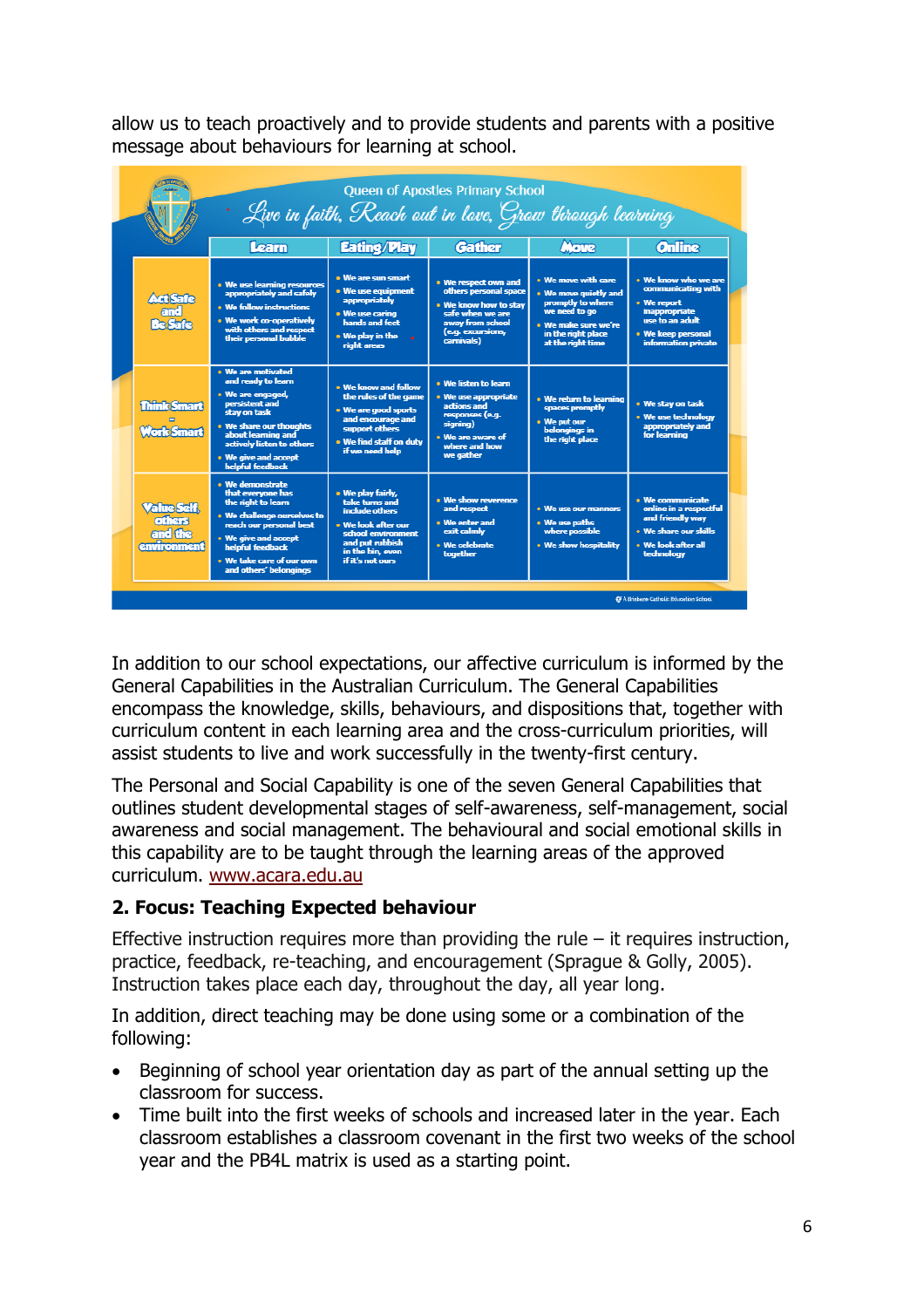- The Weekly Staff News has a focussed area for explicit teaching each week and this is re-enforced at the weekly assembly.
- Weekly Assemblies on a Monday re-enforce the weekly focussed area. Student leaders may perform role-plays, show a video created for that focussed area or talk to that focussed area.
- Upcoming events may lead to a focussed area. For example, during COVID restrictions, when we were finally able to gather, the 'Gather' section of the matrix became the targeted focussed area.
- New student orientation when needed. School tours always have a time spent discussing the matrix so new students are aware from the start.
- Student leaders support younger peers. Both the Year 2 and Year 6 Leadership Days have components outlining the student leader role in emphasising the matrix.

#### **3. Feedback: Encouraging Productive Behaviours for learning**

Tier 1 Universal Supports:

Feedback should cause thinking (Dylan Wiliam, 2011). In education, we use the term "feedback" for any information given to students about their current achievements (Wiliam, 2011 p.122). Feedback to students provides them with the way to move their learning forward and make progress in their learning.

Our school encourages and motivates students, both as they are learning the expected behaviours and then to maintain those skills and dispositions as students become more fluent with their use. Specifically, our school encouragement system utilises effective, specific positive feedback, adult attention (contingent and noncontingent) and a tangible reinforcement system.

#### School practices which encourage expected behaviours:

Twice a week, our school community gathers together for Whole Campus Assemblies. During these times, we create and enrich our positive school culture through prayer, acknowledgement of achievement and by raising awareness of the weekly behaviour focus. The behaviour expectation of the week is shared to our school community through the school newsletter so parents can use a common language at home. A school QACOR (award) is given weekly to one student in each class and is recognised for demonstrating growth or leadership with the weekly targeted behaviour expectation. Each campus has a Golden Bin draw each week we students are acknowledged for keeping the school grounds tidy.

#### Classroom practices which encourage expected behaviours:

At Queen of Apostles there are many ways in which staff establishes the behaviour expectations of our students in the classroom. Examples of this include; learning opportunities provided through explicit teaching and consistent follow-up of school expectations. There is a focus at the beginning of each year for each class to coconstruct their class covenant which includes behaviour expectations and a connection to the values of the Sisters of the Holy Family of Nazareth. Classrooms have visual displays of the school matrix and refer to it regularly giving appropriate feedback and feeding forward about unproductive behaviours. Teachers support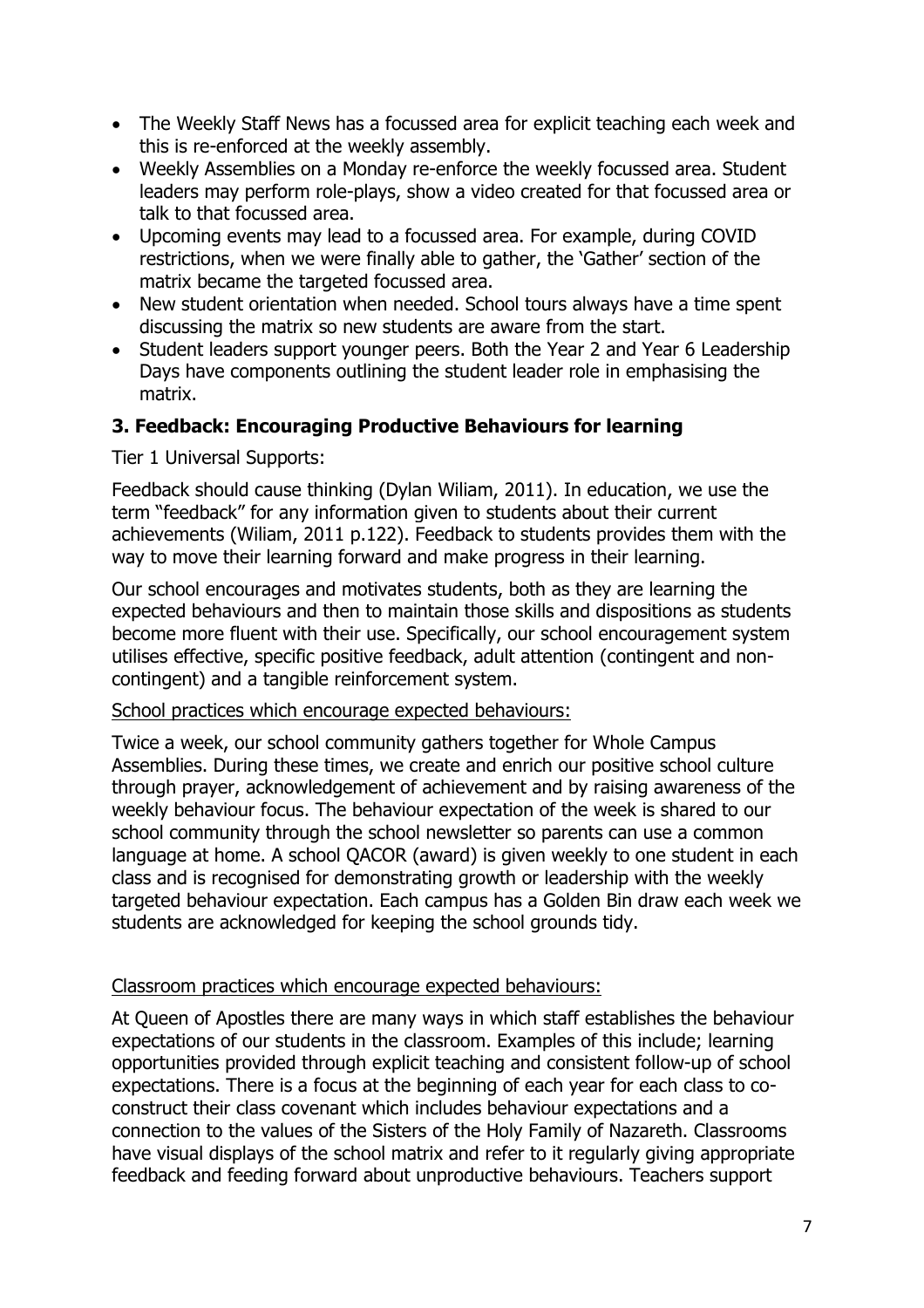behaviour learning through gradual release of responsibility, modelling and role play, reinforcing positive behaviours, teaching of routines, maintaining effective communication and sharing a common language about behaviour in our school community. We have support structures in place to transition students to new year levels and new teachers at the end of the school year for the following year.

Tier 2 Targeted Supports:

Targeted evidence-based interventions play a key role in supporting students at risk of academic and social problems and may prevent the need for more intensive interventions (Sailor et.al., 2009). These students consistently have trouble with low level but disruptive behaviours that interfere with instruction and hinder student learning. Targeted inventions should be timely and responsive and use similar strategies and social curriculum across a group of students.

Students are identified proactively, using academic, behaviour and attendance data accompanied by teacher nomination or through a screening process. Our targeted supports have systems in place to monitor student progress, make modifications, and gradually decrease support as student behaviour and engagement improves.

The evidence-based targeted supports currently available for students in the school include:

- Restorative Interventions. Classroom teachers, Specialist teachers and School Leadership have all undergone intensive training in restorative practices. At the Tier Two level, a distinction is made between minor incidents/issues and major incidents/issues and the interventions can vary from informal to formal. At the heart of these interventions is 'connect before correct'.
- Social Skills Clubs/Groups. This type of intervention involves directly teaching social skills to enhance a student's ability to interact with peers and adults. Whilst social skill instruction may be part of the work done in universal supports this type of targeted support occurs in smaller groups with students who require additional practice and feedback on their behaviour with our school's Student Wellbeing Officer.
- Other targeted interventions at Queen of Apostles include: Support meetings including teacher, leadership, STIE and Guidance Counsellor that review data and respond to student needs, adjustments to curriculum, 'Making Friends' with the Student Wellbeing Officer and the Rock and Water program with the School Guidance Counsellor.
- Hugo, our 'Therapy Dog' is also used as a support for Tier 2 students

Tier 3 Personalised Supports:

Successful outcomes for students whose behaviour has not responded to Universal or Targeted supports are dependent on our ability to intervene as early as possible with appropriate evidence–based interventions. A function-based approach is an essential feature of PB4L.

Personalised supports currently on offer at the school include:

• Functional Behavioural Assessment and designing an Individual Behaviour Support Plan.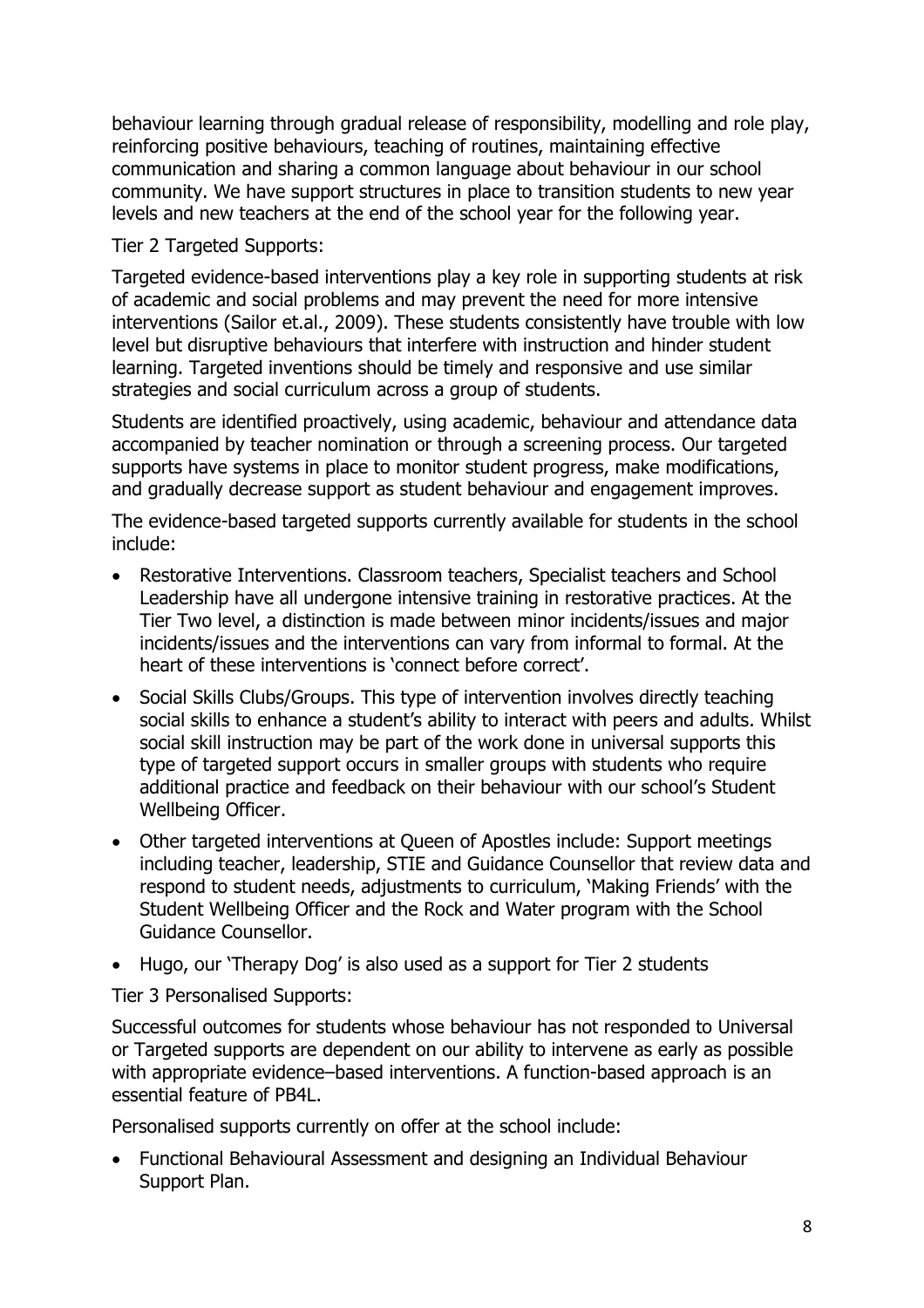- Guidance Counsellor support services
- Student Support Team case management planning and implementation of individualised support plans and monitoring data. Student Support Team may include some or all of the following: parents, teachers, principal, STIE, Student Well Being Officer, Guidance Counsellor, Speech Therapist and EAL/D teacher.
- Partnerships with outside support agencies and specialists
- Shared Crisis Management Plans and staff training in CPI.

#### **4. Feedforward: Responding to Unproductive Behaviours**

Even with our positive approach to teaching and supporting expected behaviours for learning, unproductive student behaviour will still occur. For some students, they do not know how to perform the expected behaviour, or don't know it well enough to routinely use it at the appropriate times. For some students, the maladaptive behaviours they are using appear to meet their needs. When responding to unproductive behaviours, all staff take a positive, supportive approach that builds, maintains, and sustains relationships with students.

To feedforward when responding to unproductive student behaviours, we have a system in place that enables staff to respond to minor unproductive behaviours efficiently and effectively, to chronic persistent minor behaviours and to major unproductive behaviours that hinder learning. In this continuum, thinking begins with clarity between minor behaviours (that can and should be managed by teachers, within the context of the classroom and non-classroom settings) and major behaviours (that are best managed in a more private setting with the class teacher and leadership in partnership). The definitions of teacher managed behaviours (Minor) and teacher plus leadership managed behaviours (Major) have been included in Appendix A.

Although the teacher is the key problem solver when responding to minor behaviours, they collaborate, and share creative strategies, with colleagues. Teachers respond to minor behaviours using best practices that include reminders of expectations, re-directing to learning and re-teaching behaviours. Appendix A includes a summary of practices that may be utilised.

The positive, support strategies currently in place for responding to unproductive behaviours at our school can be classified under the three evidence-based approaches recommended in BCE SBS policy and procedures, and include:

| <b>De-escalation</b>      | <b>Problem-solving</b>     | <b>Restorative</b>       |
|---------------------------|----------------------------|--------------------------|
| Supervised calm time in a | Teacher $-$ student        | Student apology          |
| safe space in the         | conversation. This may     | Student contributes back |
| classroom supervised by   | require a member of the    | to the class or school   |
| Classroom Teacher         | Leadership team to take    | community                |
| Supervised calm time in a | the class. The sooner this | Restorative conversation |
| safe space outside of the | conversation takes place   | Restorative conference   |
| classroom. This is        | to the behaviour the more  |                          |
| negotiated with the       | productive it is.          |                          |
| student and must be in a  | Work it out together plan  |                          |
| line of sight by the      | - teacher and student      |                          |
| teacher                   |                            |                          |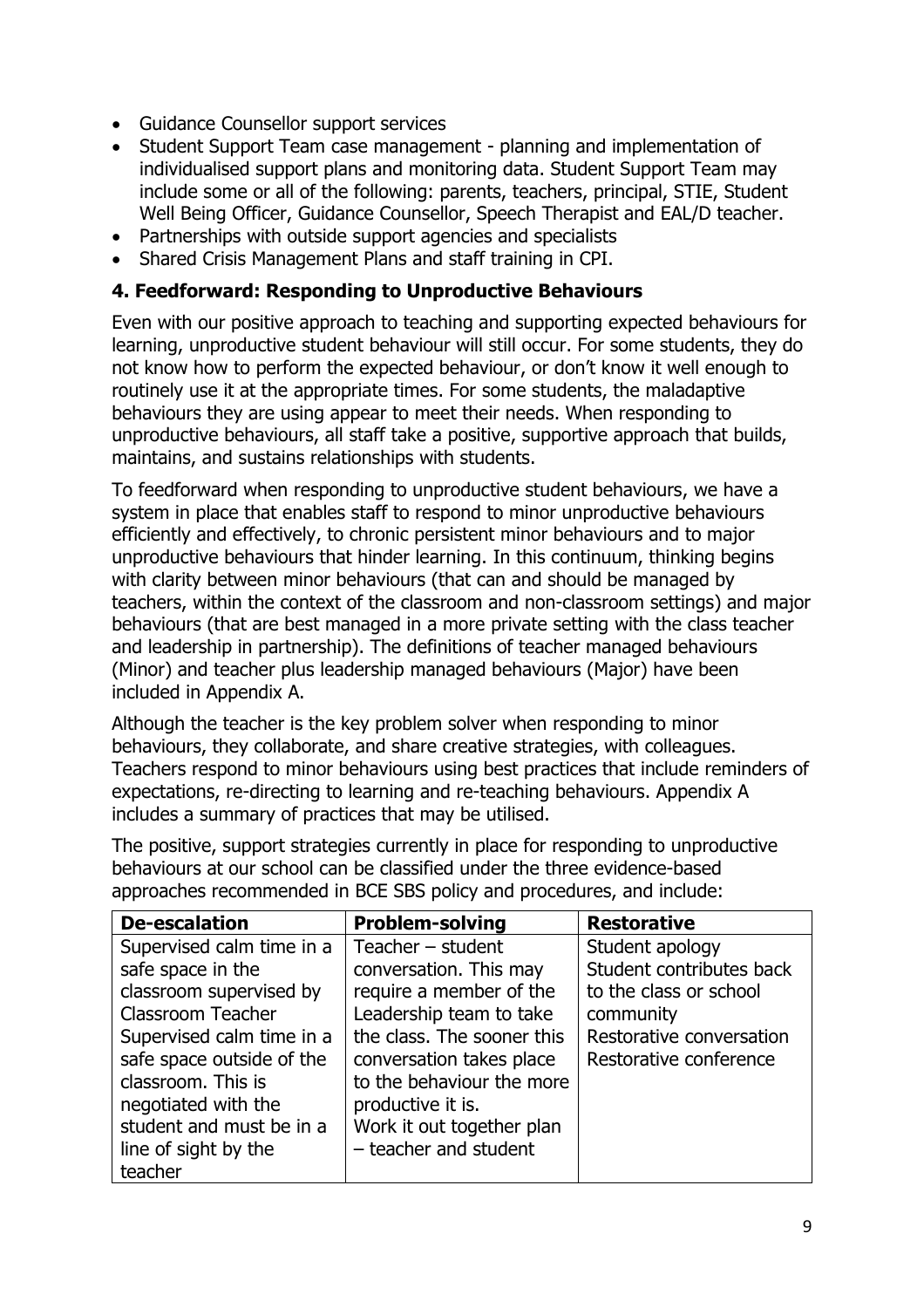| Set limits                | Teacher $-$ student $-$ |  |
|---------------------------|-------------------------|--|
| Individual crisis support | parent meeting          |  |
| and management plan.      | Teacher $-$ student $-$ |  |
| These are reviewed each   | leadership conversation |  |
| term and changes shared   |                         |  |
| with staff                |                         |  |

## **5. BCE Formal Sanctions**

In cases of ongoing challenging behaviours (Where the above strategies have been found to be ineffective) or in response to serious incidents, formal sanctions endorsed by Brisbane Catholic Education may be applied. These apply across the year levels  $p - 6$  and include:

**[Detention process](https://mybcecatholicedu.sharepoint.com/policies-and-procedures/ResourceStore/Detention%20procedure.pdf#search=Detention)**. Detention is any period where a student is required to remain at school, in a particular location or in an activity, in 'non-class' time, such as recess, lunchtime, after school or non-school days. When used, detention needs to be an appropriate response to the behaviour and appropriate to the age, development and specific needs of the student. Forms of detention could include exclusion from playground for a short time to reflect on their behaviour. All detentions, including 'non-class' time at lunch and play time, will be recorded in Engage (Student Behaviour Support System).

**[Suspension process](https://mybcecatholicedu.sharepoint.com/policies-and-procedures/ResourceStore/Suspension%20procedure.pdf#search=suspension)** At Queen of Apostles, suspension is imposed as a disciplinary measure, and in some cases is implemented to ensure the safety of other students and staff. The purpose of suspension is to signal that the student's present behaviour is not acceptable. Suspension is defined as the temporary, full-time or part-time withdrawal of a student's right to attend school and/or school related functions for a defined period of time. Suspension is only one strategy for managing inappropriate behaviour and is most effective when it highlights the parents/caregivers responsibility for taking an effective role, in partnership with the school, to support and modify the behaviour of a student.

The school and parents/caregivers should work together, with the aim of assisting a suspended student to re-join the school community as quickly as possible. In some circumstances, the Principal may determine that a student should be suspended immediately. This will usually be due to reasons such as the safety of students or staff because of violence, threats of violence, or the presence of weapons.

The Principal will inform the student and parents/caregivers of the grounds on which the decision to suspend has been made. The student and parents/caregivers will then be given the opportunity to respond. The conditions relating to the suspension can be discussed with the parents/caregivers, and their responses may be taken into consideration.

**[Negotiated Change of School](https://mybcecatholicedu.sharepoint.com/policies-and-procedures/ResourceStore/Negoitated%20Change%20of%20School%20procedure.pdf#search=negotiated%20change%20of%20school)** – In some circumstances, a change of school to another Catholic school, to a school in another sector, or to an alternative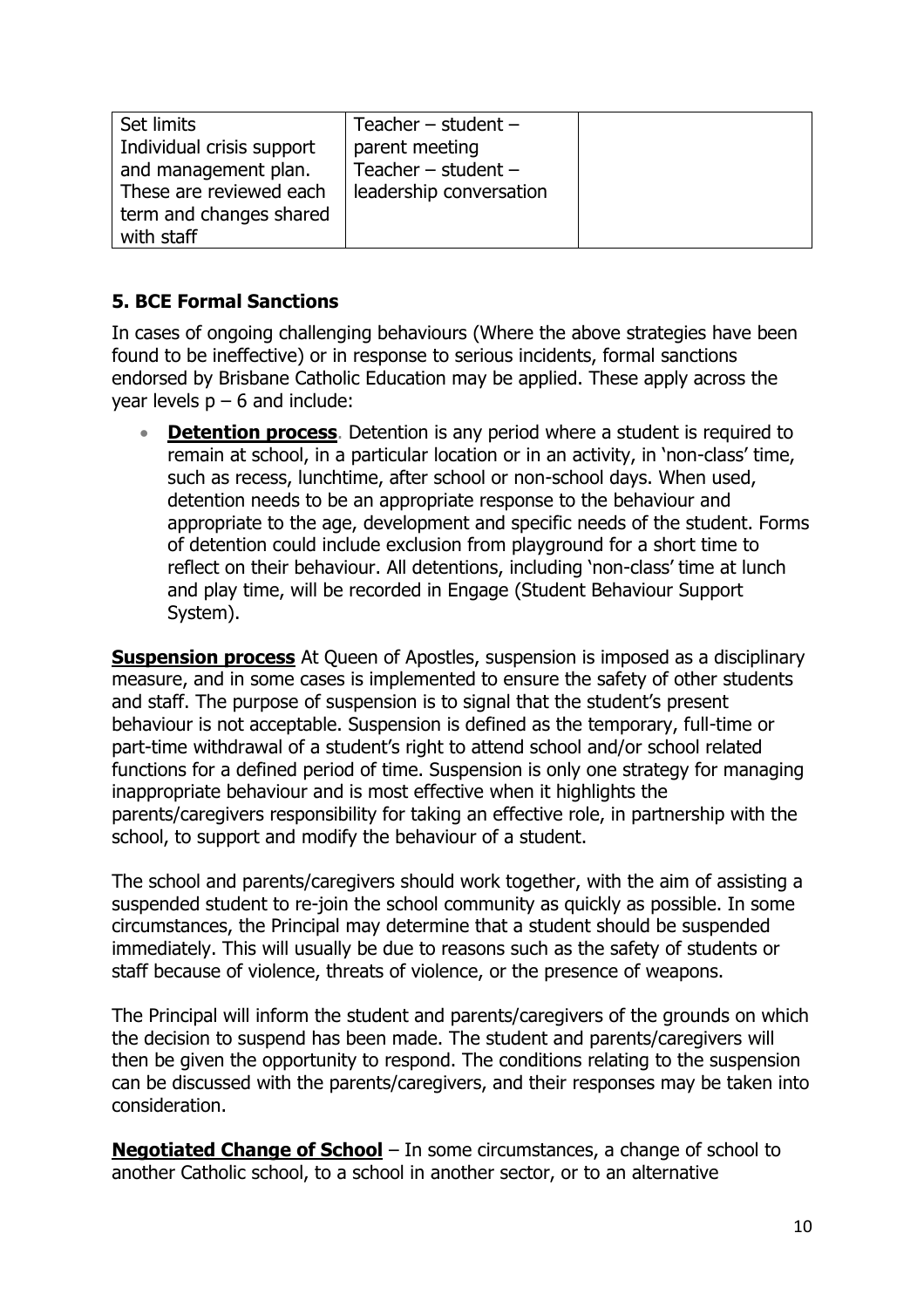educational setting, may be agreed to be the most appropriate means to responsibly support a student's wellbeing and/or learning needs. Such a change, known as a negotiated change of school, offers the student an opportunity for personal growth and for a fresh start in an environment more suited to the student's needs and circumstances. Negotiated change of school for a student may also be an appropriate method to protect the wellbeing of a school community (for example, when a student's continuing presence poses a danger to that community's safety).

**[Exclusion](https://mybcecatholicedu.sharepoint.com/policies-and-procedures/ResourceStore/Exclusion%20procedure.pdf?csf=1&e=3JQkUL&cid=5f51d06b-7979-4740-897b-24a8614e1d4a)** - Exclusion is the full-time withdrawal of a student's right to attend a particular school and school related functions, on the authority of the Executive Director. Exclusion from one school does not prohibit the enrolment of the student in another Brisbane Catholic Education school, unless the student has been specifically prohibited by the Executive Director from attending all Brisbane Catholic Education schools.

In extreme circumstances, a Principal may, in consultation with the Senior Leader: Progress and Performance, make a submission to BCE's Head School Progress and Performance, recommending the exclusion of a student from a Brisbane Catholic Education school. The Head School Progress and Performance, will, in turn, forward this submission with his/her own recommendation to the Executive Director for decision.

For appeals, the school aligns to BCE processes.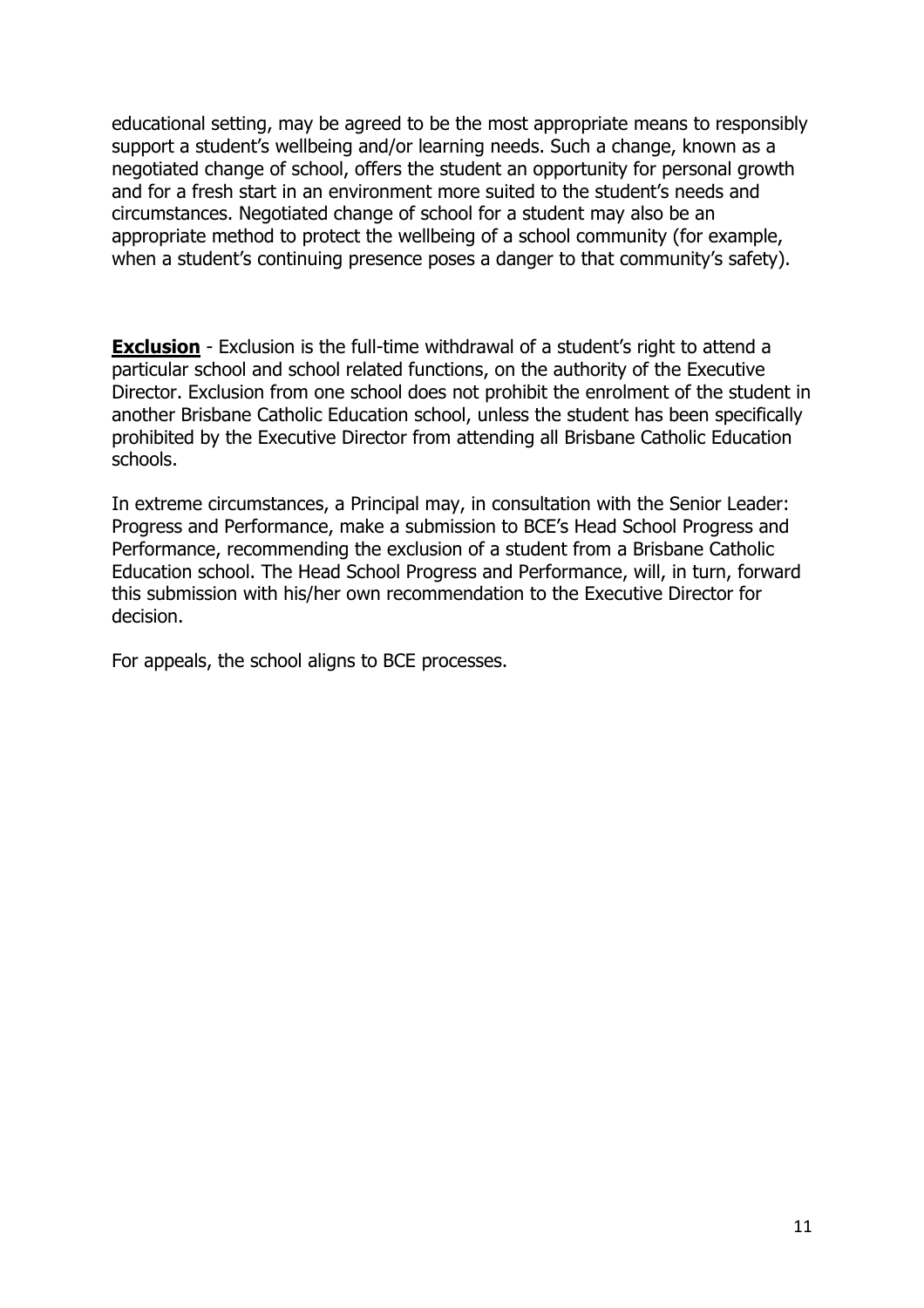#### Process for Appeals

The following processes of appeal can be used by parents/caregivers, or students living independently, who consider that either correct procedures have not been followed, or that an unreasonable decision has been made:

| In relation to:                                                                           | Who to contact:                                                                                                                                                      |
|-------------------------------------------------------------------------------------------|----------------------------------------------------------------------------------------------------------------------------------------------------------------------|
| A decision to suspend a student for less than<br>three (3) days from school               | The Principal                                                                                                                                                        |
| A decision to suspend a student for more than<br>three (3) days from school               | Senior Leader Progress and Performance<br><b>Brisbane Catholic Education Office</b><br>2A Burke Street, Woolloongabba<br>Brisbane, QLD 4102<br>Phone: (07) 3033 7000 |
| A recommendation to exclude a student from a<br><b>Brisbane Catholic Education school</b> | The Executive Director<br><b>Brisbane Catholic Education Office</b><br>2A Burke Street, Woolloongabba<br>Brisbane, QLD 4102<br>Phone: (07) 3033 7000                 |

Note: The fact that an appeal has been lodged does not suspend the operation of the suspension or

exclusion.

#### **6. Bullying and Cyberbullying – information, prevention, and school/college responses**

The purpose of this section of our School Student Behaviour Support Plan is to describe our approach to positive, proactive practices in support of student behaviour and wellbeing in relation to the prevention, intervention and responses to student bullying and harassment.

#### **Definition**

The national definition of bullying and harassment for Australian schools says:

Bullying is an ongoing and deliberate misuse of power in relationships through repeated verbal, physical and/or social behaviour that intends to cause physical, social and/or psychological harm. It can involve an individual or a group misusing their power, or perceived power, over one or more persons who feel unable to stop it from happening.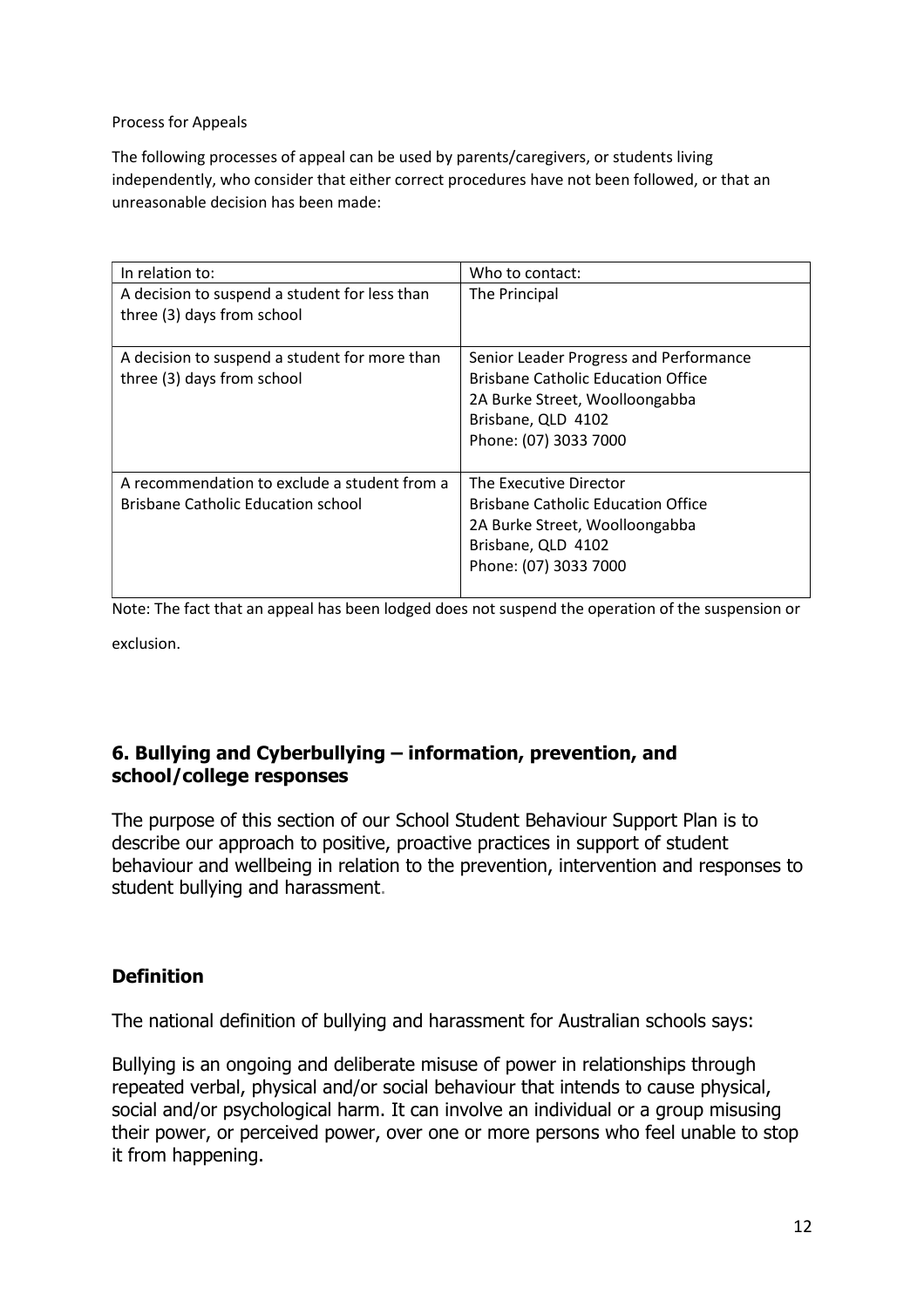Bullying can happen in person or online, via various digital platforms and devices and it can be obvious (overt) or hidden (covert). Bullying behaviour is repeated, or has the potential to be repeated, over time (for example, through sharing of digital records).

Bullying of any form or for any reason can have immediate, medium and long-term effects on those involved, including bystanders. Single incidents and conflict or fights between equals, whether in person or online, are not defined as bullying. (Ref: Bullying No Way).

#### **Our whole-school approach to preventing and responding to student bullying and harassment**

Our school uses the PB4L framework and the Australian Education Authorities resource [Bullying NoWay!](https://bullyingnoway.gov.au/) to assist our students, staff and school community to understand, teach, prevent and respond to bullying and harassment.

# **1. Understanding Bullying and Harassment**

During the Pupil Free Days in January staff complete the BCE mandatory training modules and are reminded of the expectations at our school. All new staff are guided in the expectations through the provision of an induction booklet that outlines our school policy. This year all teaching staff engaged in a twilight and follow-up staff meeting facilitated by Sue Attrill from 'Relationships @ School'. This Professional Development focused on developing teachers' understanding about restorative practices. Restorative approaches and collaborative problem solving are supportive ways to respond to student conflict, harassment and bullying in schools implemented by teachers in partnership with school leadership and families.

### **2. Teaching about Bullying and Harassment**

It is the responsibility of all staff to model, educate and suggest appropriate, positive anti-bullying behaviours and supportive bystander behaviours. Staff use the approved Australian Curriculum including the personal and social capabilities and the BCE Religious Education Curriculum to embed the teaching of healthy relationships and positive behaviours in relation to bullying and harassing behaviours. Staff also use the Program Achieve as a resource to teach the personal and social capabilities. Students are taught that they have the responsibility:

· To have an understanding of bullying, bullying behaviours, bystanders and cyberbullying

· To appropriately report incidents – if you believe you are being bullied; or are a bystander to a bullying incident

· To work in partnership with the school and their family to resolve bullying incidents

- · To help someone who is being bullied
- · To not bully others
- · To use appropriate, positive anti-bullying behaviours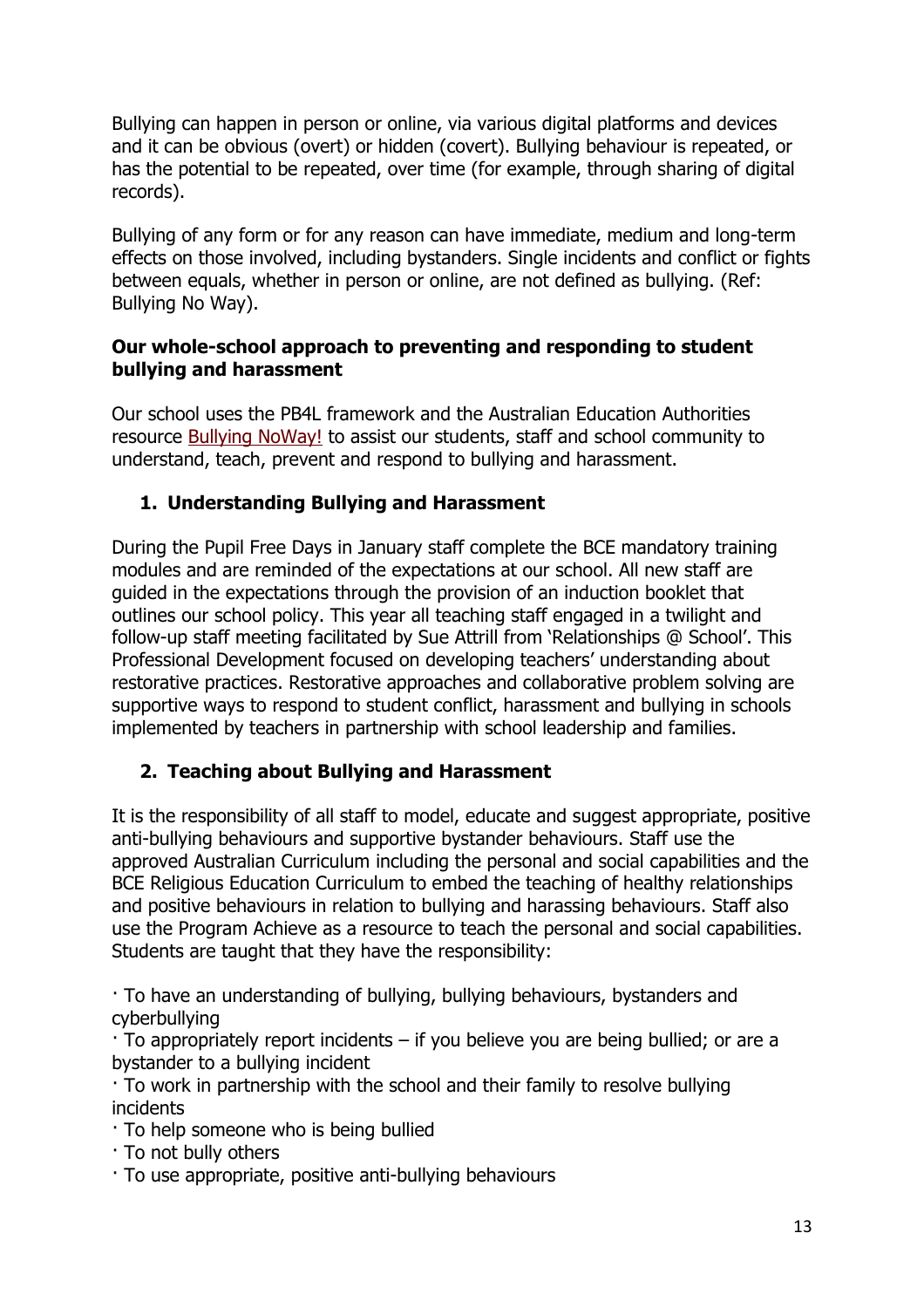## **3. Responding to Bullying and Harassment**

Staff work in partnership with families to resolve bullying incidents. It is the responsibility of all staff to listen to all student reports of bullying and watch for signs of possible bullying. Staff ensure that students are adequately supervised.

Investigating Potential Bullying

When an investigation about bullying is required, the following procedures will be followed:

1. Queen of Apostles School adopt a 'no blame' approach and process in the first instance. Those involved will be interviewed and made aware of the suspected bullying and the school's anti-bullying position. At this stage, there may not be any consequences and parents may not be notified. The incident, if deemed not to be bullying, will be referred back to the classroom teacher so the incident can be tracked according to the behaviour support plan. If the incident is deemed to be bullying, it is logged via the online student behaviour system 'Engage'.

2. If bullying is identified, Leadership Team members may choose to use the following methods with the children involved:

- Method of shared concern
- Mediation
- Individual counselling

• Parents of students involved in the incident will be notified of the level and severity of the incident and its consequences. A record of the incident is kept on 'Engage'.

3. Continued bullying would result in a further action plan being devised, appropriate consequences for the child, and further dialogue with the parents. The Guidance Counsellor and /or Learning Support may be involved in formulating this action plan. Support for all individuals involved in the incident. We support the students in the following ways:

- Offering them an opportunity to talk about the experience with their class teacher, or another teacher or member of administration.
- Informing the child's parents as required.
- Suggesting and role playing appropriate, positive anti-bullying behaviours with the child.
- Offering continuing support when they feel they need it and encouraging immediate reporting of incidents.
- Taking necessary actions to prevent more bullying.
- Continuing to monitor the child's behaviour and offering appropriate support (eg: regular check-in time with a staff member).

• Enforcing appropriate consequences that are directly linked to the child's bullying behaviour.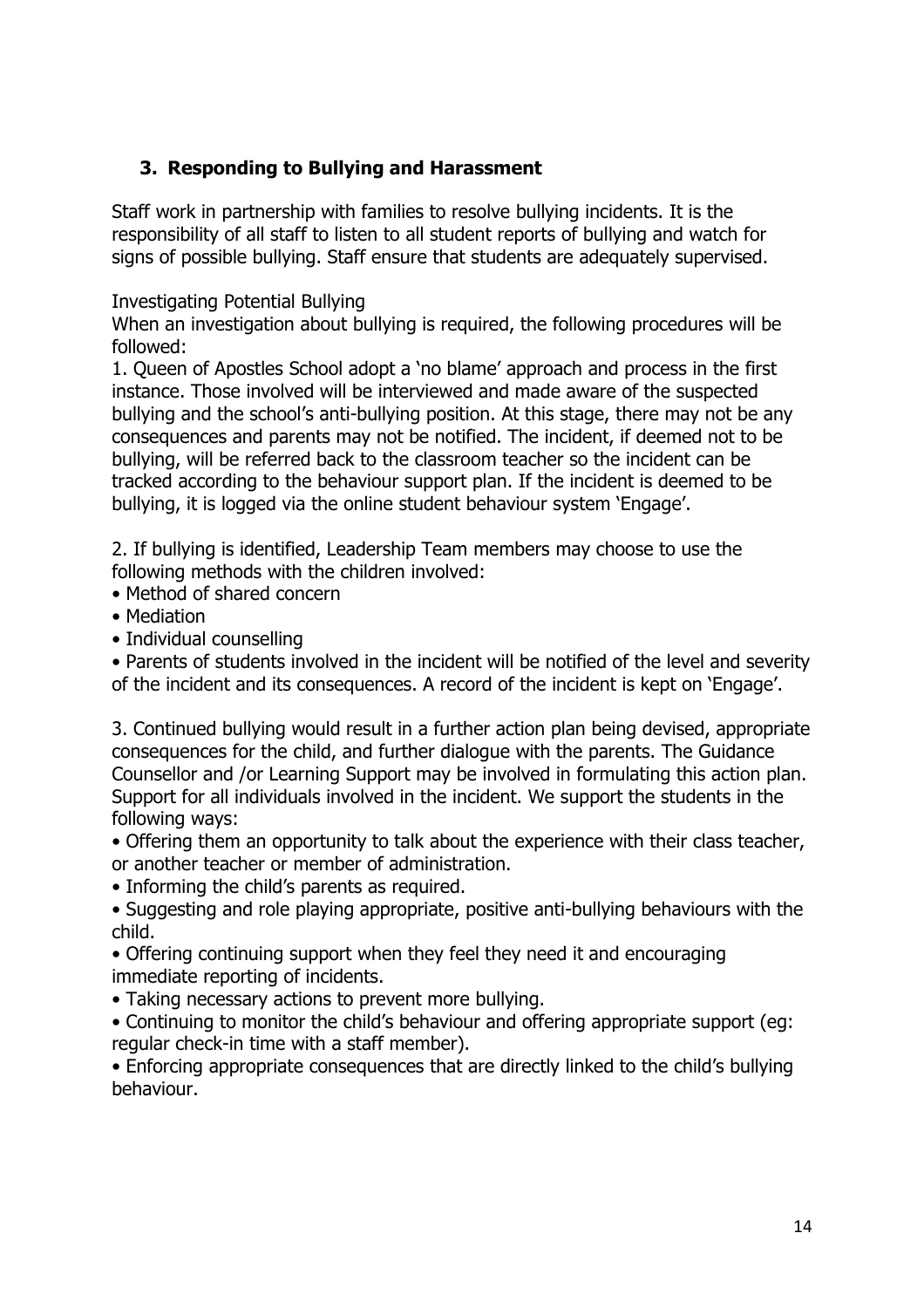All staff must take all reports of bullying and harassment seriously and respond with a school team process.

- ➢ **Listen** carefully and calmly, and document what the student tells you. (Take the time to clarify with the student who has reported the incident that you have all the facts, including if there are immediate safety risks and let the student know how you will address these).
- ➢ **Collect** information, document and evaluate, including examples from the student/s, staff and bystanders involved.
- ➢ **Contact** parent/guardian to inform them of the incident, give details of the school's immediate response, and how the incident will be followed-up. Contact appropriate school personnel (Principal and school leadership). Always maintain confidentiality and privacy.
- ➢ **Determine** if this is an incident of bullying or harassment. If the incident does not meet the criteria for bullying or harassment, it can be recorded as a pastoral note in the Engage Student Support System.
- ➢ **Record** the incident either as Minor-Teasing or Major-Bullying/Harassment and complete the bullying record in the Engage Student Support System in a timely manner.
- ➢ **Respond** to incident, following the school's student behaviour support plan. Where possible, schools should work towards a positive outcome and relationships are restored. Formal sanctions could be part of this response.
- ➢ **Plan** the response with the student/s and their families to provide support, teaching and strategies.
- ➢ **Follow-up** and gather any additional information, including data analysis on Engage Student Support System. Set a date for follow up review and monitoring.

At Queen of Apostles, we use the response to bullying/harassment as a learning opportunity for everyone involved. The school's intervention is based on the understanding that children and young people are learning how to be a member of the school and wider community.

The steps below provide a general guide and are provided to illustrate the key steps in positive responses.

- 1. Listen carefully and calmly, and document what the student tells you. (Clarify if there are immediate safety risks and let the student know how you will address these).
- 2. Collect additional information.
- 3. Discuss a plan of action with the student.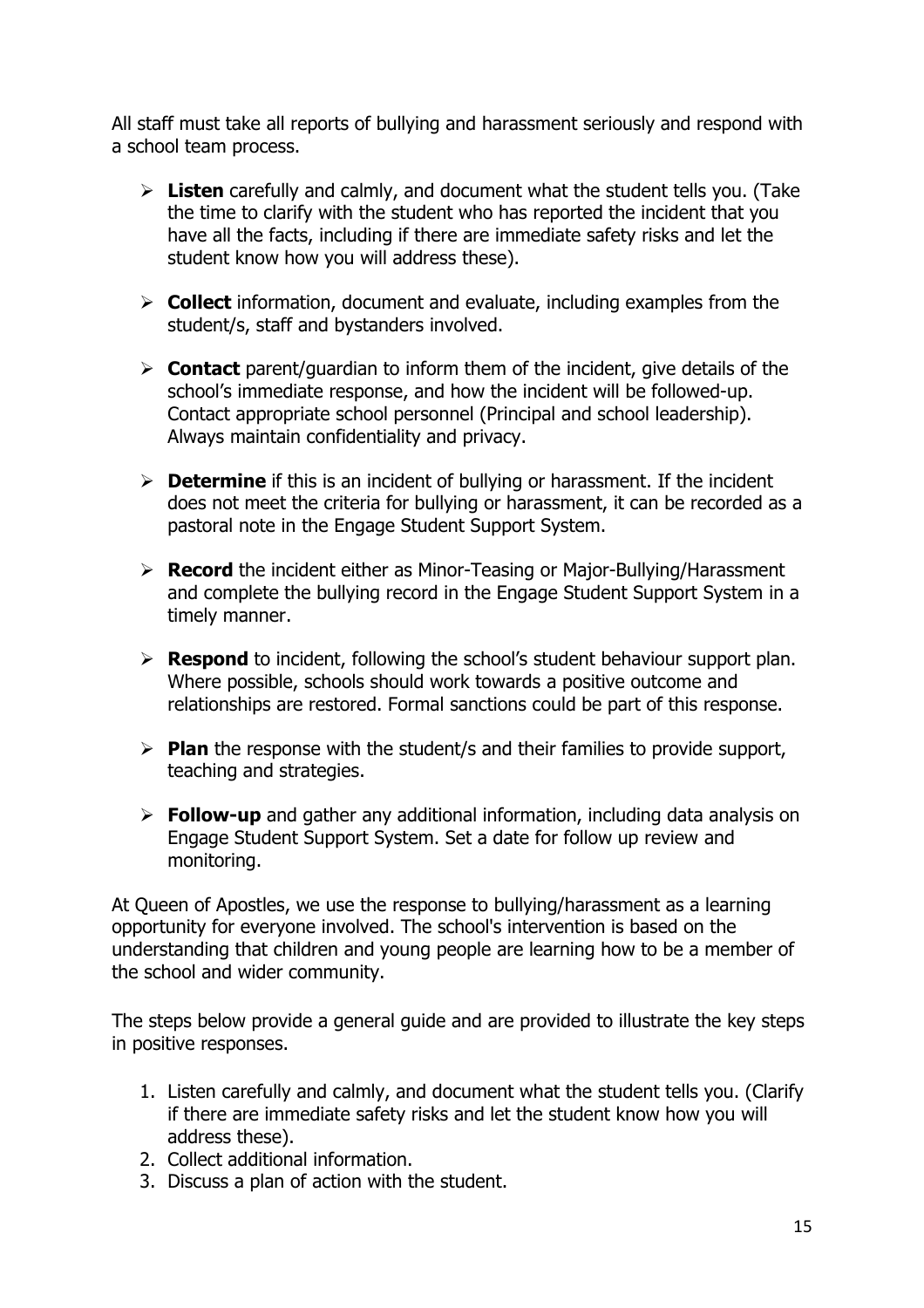- 4. Inform the student what you intend to do.
- 5. Provide suggestions on what to do if the bullying occurs again.
- 6. Set a date for follow up review/s.
- 7. Record the incident in the Engage Student Support System
- 8. Contact appropriate school personnel (may include the school Guidance Counsellor)
- 9. Contact the family/guardian informing them of the incident and your course of action.
- 10.Make sure to follow up with the student over the next several weeks and months.

# 4. **Preventing Bullying and Harassment**

At Queen of Apostles School, we take a positive, proactive approach to bullying by teaching the five anti-bullying strategies displayed on the Hands Up approach. The strategies are as follows and are displayed on a poster in all classrooms:

- IGNORE
- TALK FRIENDLY
- WALK AWAY
- TALK FIRMLY
- REPORT

The RECOGNISE, REACT, REPORT Poster provided by Brisbane Catholic Education is used to teach Protective Behaviours across all phases of the school. The You Can Do It! Program, teaching resilience, getting along, organisation, persistence and confidence is taught across the school.

Additional programs such as such as Rock and Water, 1-2-3 Magic, Circle Time and Peaceful Kids also assists with explicit teaching. At times, there will be parent in-services provided around these programs.

Supportive bystander behaviours are addressed at assemblies using the RECOGNISE, REACT, REPORT framework, with a focus on safety and responsibility when reporting incidents of bullying.

Links to related BCE policies

- Student Behaviour Support Policy
- Student Behaviour Support Regulations and Guidelines

#### Related resources

- School Wide Positive Behaviour Support ([www.pbis.org\)](http://www.pbis.org/)
- You Can Do It! Program ([http://www.youcandoit.com.au/\)](http://www.youcandoit.com.au/)
- Circle Time
- Rock and Water
- Peaceful Kids
- 1-2-3 Magic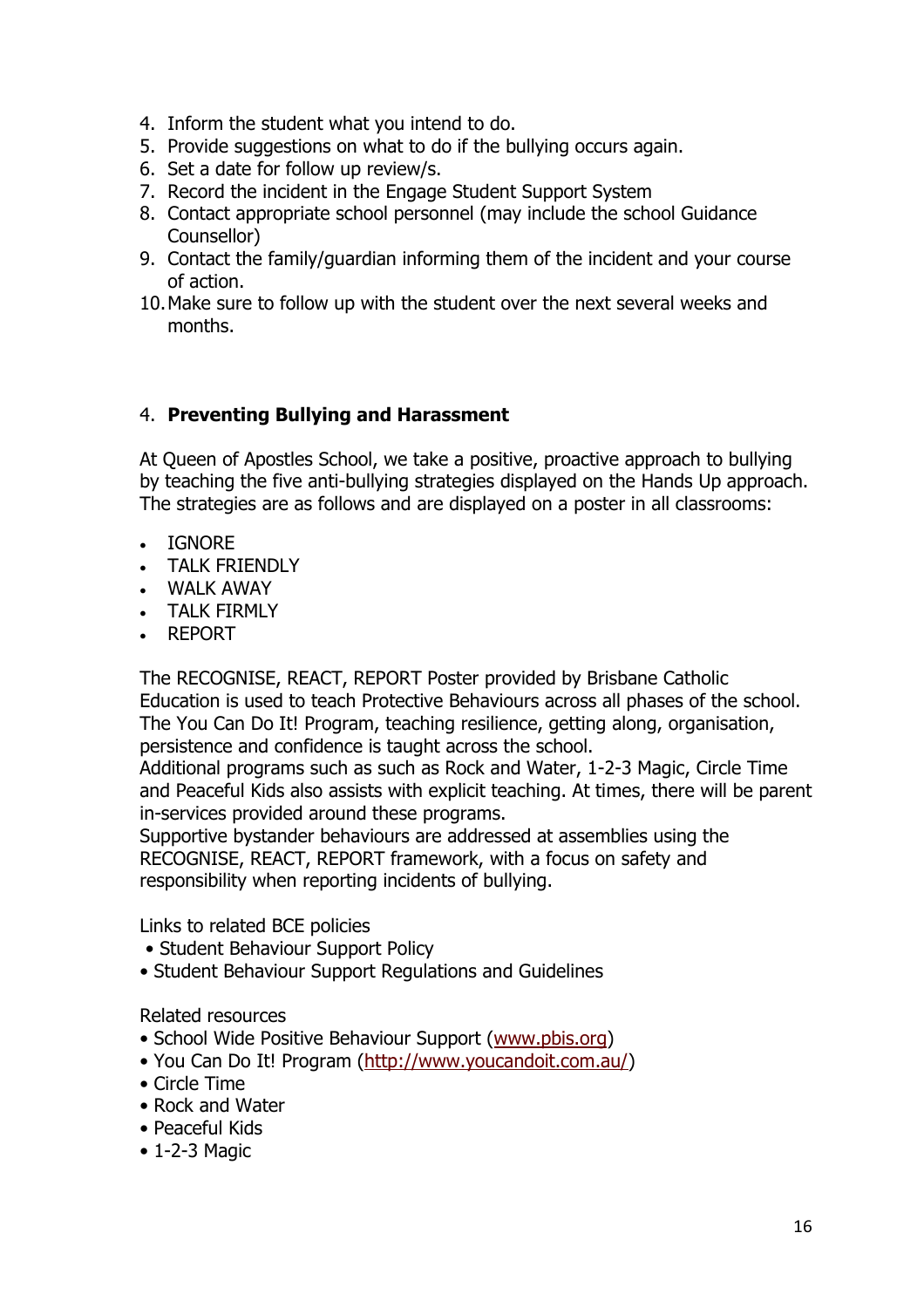During weekly assemblies a specific focus area from the PB4L matrix is identified and focused on. This is also reinforced in the school newsletter and the staff newsletter. Where appropriate, resources from 'Program Achieve' are linked for staff to access.

Explicit promotion of social and emotional competencies is evident through the weekly Queen of Apostles Certificate of Recognition which focuses on the PB4L focus of the week or on learning dispositions.

Communication with parents:

At Queen of Apostles we provide information to parents to help promote a positive school culture where bullying is not acceptable and to increase parent's understanding of how our school addresses all forms of bullying behaviour. This is achieved through school newsletter articles, use of the LED sign and discussions at parent gatherings.

### **Key contacts for students and parents to report bullying**

Staff member Principal- Nigel Bird- 33529200

Staff member Assistant Principal- Leonie McCormack – 33529200

Staff member Assistant Principal Religious Education- Meg Conroy- 3326 0400

### **Cyberbullying**

Cyberbullying is treated at Queen of Apostles with the same level of seriousness as direct bullying. Cyberbullying involves the use of technology to harass, intimidate, humiliate, or threaten a child or young person. These technologies include social networks, instant messaging, and email. (eSafety.gov.au).

It is important for students, parents and staff to know that BCE Principals have the authority to take disciplinary action to address student behaviours that occur outside of school hours or school grounds. This includes cyberbullying. In addition, parents and students who have concerns about cyberbullying incidents occurring outside of school hours should immediately seek assistance through the [Office of the e-Safety](https://www.esafety.gov.au/)  [Commissioner](https://www.esafety.gov.au/) or the Queensland Police Service.

The steps below provide a general guide for a response process for incidents of reported cyberbullying

- 1. Listen carefully and calmly, and document what the student tells you. (Clarify if there are immediate safety risks and let the student know how you will address these).
- 2. Ensure that the student is safe.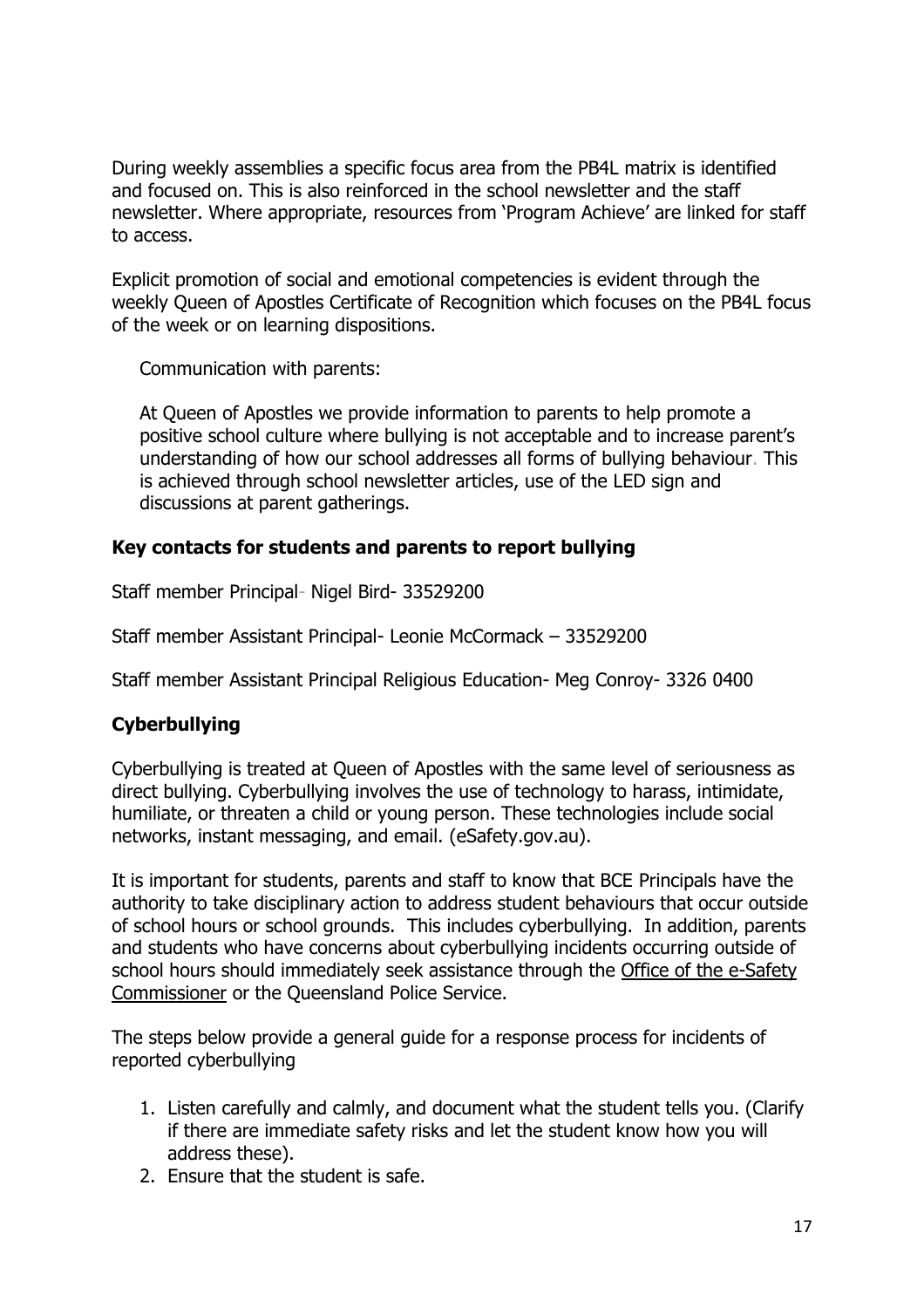- 3. Collect additional [information/](https://www.esafety.gov.au/complaints-and-reporting/cyberbullying-complaints/collecting-information)[evidence](https://www.esafety.gov.au/image-based-abuse/legal/how-to-collect-evidence) and keep a record of all actions, outcomes, people involved and conversations. Include this information in the bullying register in the Engage Student Support System.
- 4. Contact appropriate school personnel (may include the school Guidance Counsellor).
- 5. Has the student been exposed to inappropriate behaviour online? Has the student engaged in inappropriate behaviour affecting themselves or another student? Has the student engaged in inappropriate behaviour online that could be deemed as a criminal activity? If you are uncertain whether the incident is a criminal offence contact the Legal Counsel team at BCE.
- 6. Report the incident to the police if there is a safety concern (such as physical threats or stalking). Some instances of cyberbullying and inappropriate online behaviour or content may be regarded as a criminal offence. If the matter is not urgent use the [reporting facility](https://esafety.gov.au/complaints-and-reporting/cyberbullying-complaints) on the eSafety Commissioner site or the Australian Cybercrime Online reporting Network's (ACORN) [reporting tool.](https://www.acorn.gov.au/) The incident may also be entered into the Student Protection Case Management System if there is a threat of harm or actual harm following the BCE student protection processes.
- 7. Respond and provide supports. This may include assisting the student to have the inappropriate behaviour removed. For assistance with this see the resources at the [social media safety centre](https://www.esafety.gov.au/complaints-and-reporting/cyberbullying-complaints/social-media-services-safety-centres) and/or involve school or BCE Information Services staff.
- 8. Contact the parents informing them of the incident and your course of action.
- 9. Follow up with parents and students at a designated time in the following weeks or months.

### **Resources**

#### **Section C: Our Student Behaviour Support Data**

#### **1. Data Informed Decision Making**

The BCE Engage Student Support System is the database all BCE schools are required to use to collect behavioural data for analysis and decision-making. The Engage Student Support System has capacity to record minor and major behavioural incidents so that schools can make data informed decisions about student supports. It also has capacity for schools to record, store and analyse Tier 2 Targeted and Tier 3 Personalised supports, information, and data.

It is mandatory for all BCE schools to record major incidents of bullying, weapons and drugs incidents and complete the accompanying record documentation in the system as comprehensively as possible. Suspension records are also mandatory to complete in the database.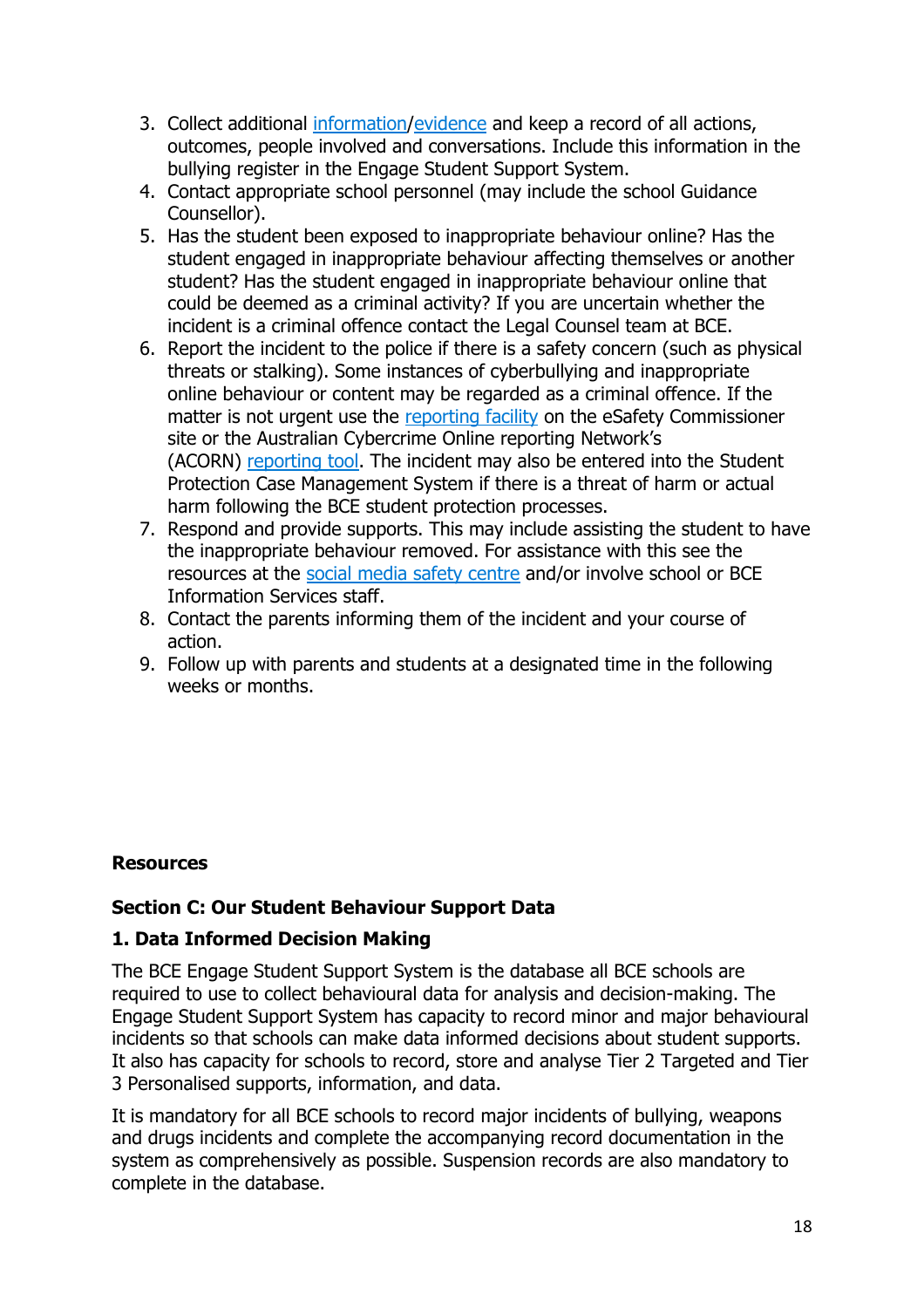The Student Support team meet monthly to look at the data to discuss and make decisions about student supports. This team analyses universal school data to find a focus area and prioritises students requiring Targeted or Personalised supports. Throughout the decision-making process, data is used to guide us to ask the "right" questions. The right question, asked at the appropriate time can deepen the dialog from the concerns about an issue, to precision in identifying the problems or challenges faced and the opportunities for growth or improvement (Newton et. Al, 2009). The STIE, GCs & leadership meet weekly to analyse and prioritise students requiring additional behaviour support.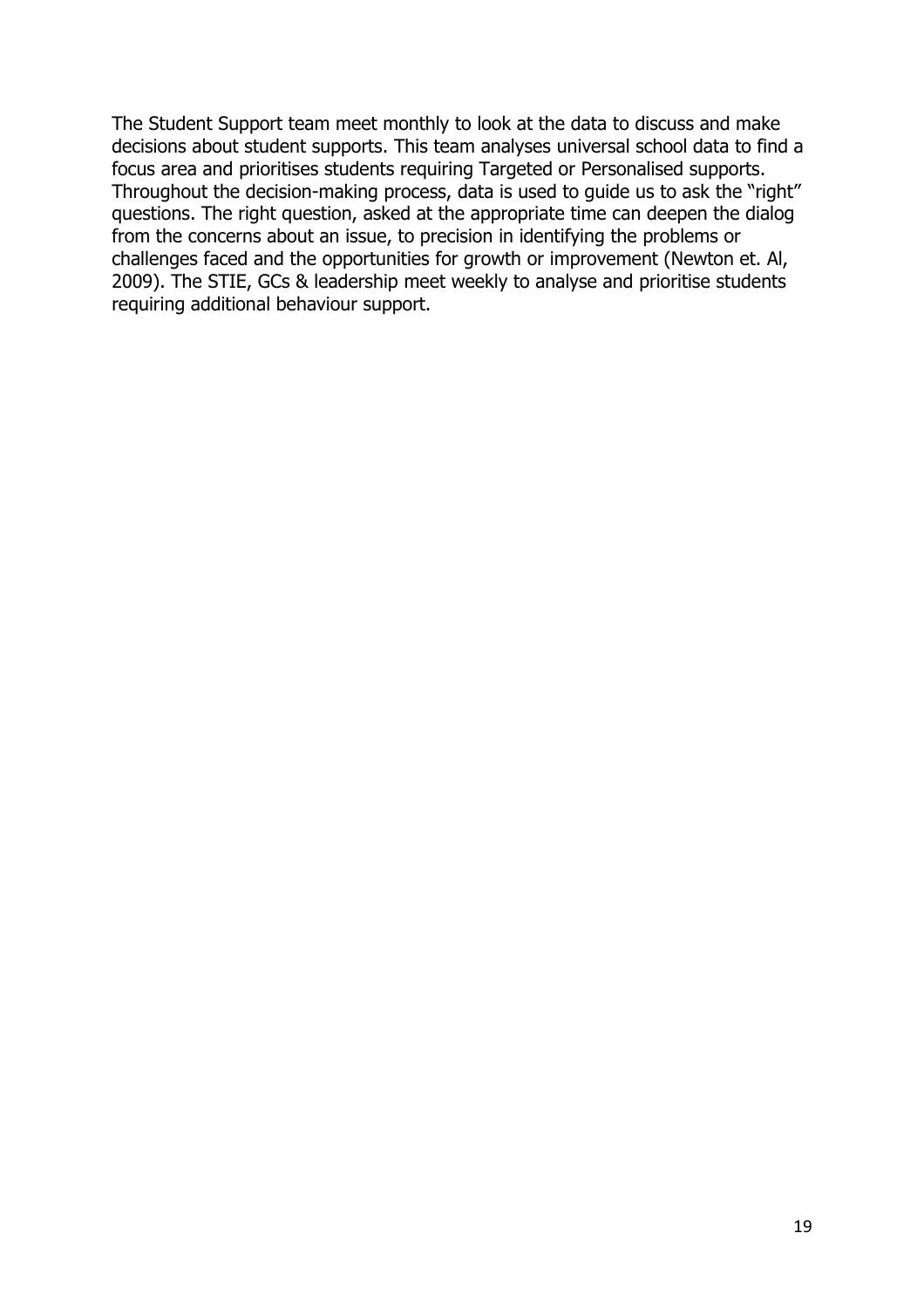#### **References**

Carr, E. G., Dunlap, G., Horner, R. H., Koegel, R. L., Turnbull, A. P., & Sailor, W. (2002). Positive Behavior Support: Evolution of an applied science. Journal of Positive Behavior Interventions, 4, 4-16.

Christenson, S., Stout, K. & Pohl, A. (2012). Check and Connect- Implementing with Fidelity. University of Minnesota.

Crone, D. A., Horner, R. H., & Hawken, L. S. (2004). Responding to problem Behavior in schools. New York: Guilford Press.

Greene, R.W. (2014). Lost at school: Why our kids with behavioral challenges are falling through the cracks and how we can help them. New York: Scribner.

Horner, R. H. & Sugai, G. (2005) School-wide positive behavior support: An alternative approach to discipline in schools. In L. Bambara & L. Kern (Eds.), Positive behavior support (pp359-390). New York: Guilford.

Lewis, T. J., & Newcomer, L., Trussell, R., & Richter, M. (2006). School-wide positive behaviour support: Building systems to develop and maintain appropriate social behaviour. In C.S. Everston & C.M Weinstein (Eds.), Handbook of Classroom management: Research, practice and contemporary issues (pp833-854). New York: Lawrence Erlbaum.

Newton, S. J., Horner, R. H., Algozzine, R. F., Todd, A. W., & Algozzine, K. M. (2009). Using a problem-solving model to enhance data-based decision making in schools. In W. Sailor, G. Dunlap, G. Sugai & R. Horner (Eds.) Handbook of positive behavior support (pp. 551-580). New York, NY: Springer

Sailor, W., Dunlap, G., Sugai, G., & Horner, R., Eds. (2009). Handbook for positive behavior support. New York: Springer Science and Business Media.

Sprague, J. & Golly, A. (2005). Best behavior: Building positive behavior support in schools. Boston, MA: Sopris West Educational Services.

Sugai, G., & Horner, R.H. (2002). The evolution of discipline practices: School-wide positive behaviour supports. Child and Family Behaviour Therapy, 24. 23-50.

Witt, J. C., Daly, E. J., & Noell, G. (2000). Functional Behaviour Assessment: A Step by Step Guide to Solving Academic and Behaviour Problems. New York: Sophis West.

### **Relevant Brisbane Catholic Education Policies**

- BCE Student Protection Processes
- Procedure: Alcohol and other drug-related issues
- Procedure: Weapons in Schools
- Code of Conduct
- Student Attendance policy
- Student Diversity and Inclusion policy
- Student with Disability policy
- Student Behaviour Support policy
- Student Behaviour Support procedure
- Student, Parent and Guardian Complaints Management policy
- Student Wellbeing policy.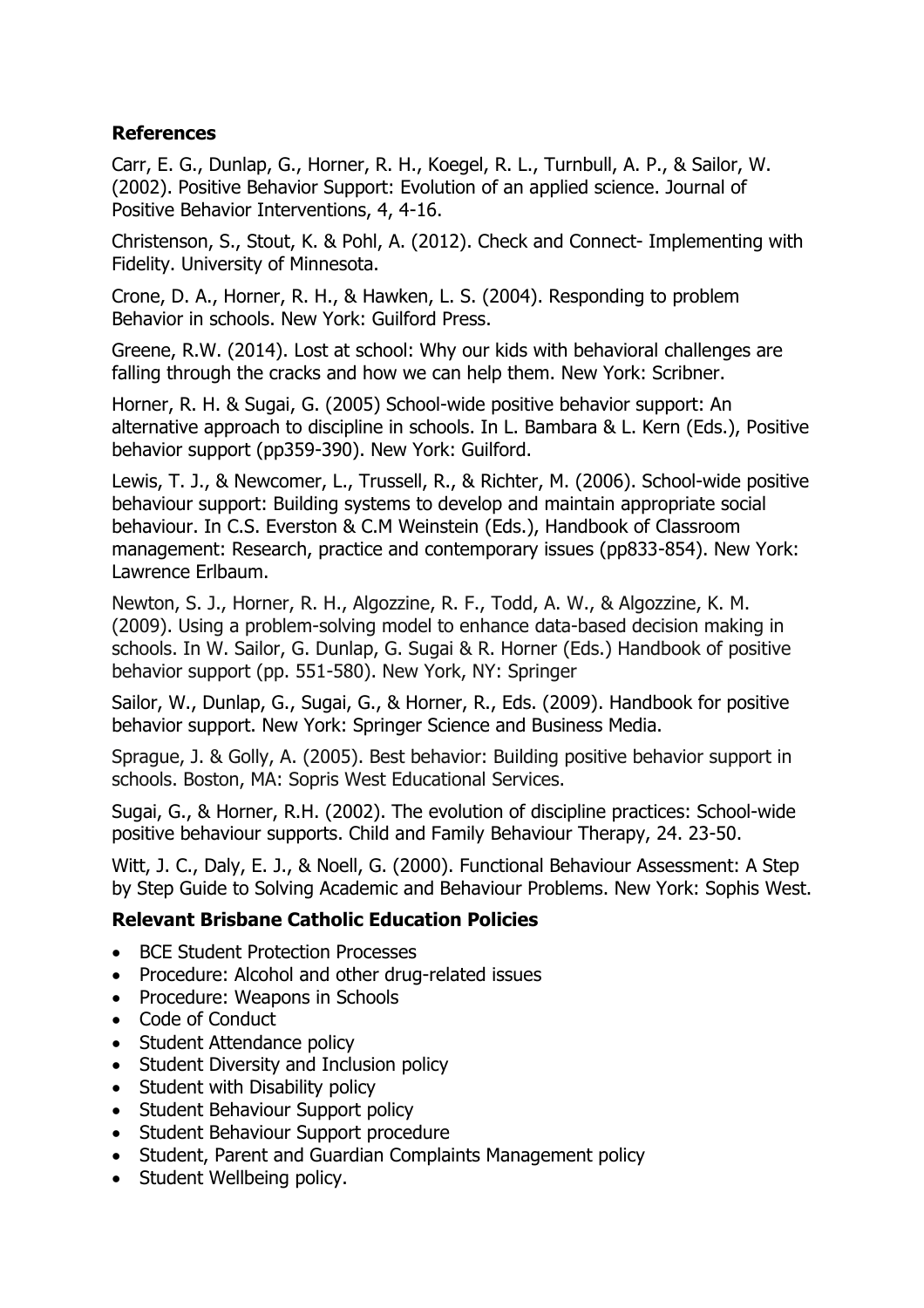# **Appendix A - Behaviour Definitions**

# **Minor Behaviours**

|                         | <b>Descriptor</b>                | <b>Definition</b>                                                                                                                                   | <b>Example</b>                                                                                                     |
|-------------------------|----------------------------------|-----------------------------------------------------------------------------------------------------------------------------------------------------|--------------------------------------------------------------------------------------------------------------------|
| 1                       | Inappropriate<br>verbal language | Student engages in low<br>intensity instance of<br>inappropriate language                                                                           | Calling someone an "idiot",<br>swearing if they kick their<br>toe                                                  |
| $\mathbf{2}$            | Physical contact                 | Student engages in non-<br>serious, but inappropriate<br>contact                                                                                    | Pushing in the tuckshop<br>line, horseplay                                                                         |
| 3                       | Disrespect/non-<br>compliance    | Student engages in brief or<br>low intensity failure to<br>respond to reasonable adult<br>requests                                                  | Saying "No", "Not going to<br>do it", "I don't want to do<br>that"                                                 |
| 4                       | Disruption                       | Student engages in low<br>intensity, but inappropriate<br>disruption                                                                                | Calling out, talking to a<br>peers in class                                                                        |
| 5                       | Uniform<br>violation - Minor     | Students wears clothing that<br>is near but not within the<br>school's dress code                                                                   | Wrong socks, wrong shorts<br>for sport                                                                             |
| 6                       | Technology<br>Violation - Minor  | Student engages in non-<br>serious but inappropriate<br>(as defined by the school)<br>use of mobile phone, mp3<br>player, camera and/or<br>computer | Making a mobile phone call<br>in breach of school's policy                                                         |
| $\overline{\mathbf{z}}$ | Property misuse                  | Student engages in low<br>intensity misuse of property                                                                                              | Using equipment contrary to<br>its design or purpose                                                               |
| 8                       | Late                             | Students arrive late to class                                                                                                                       | Tardy or late to class not<br>late to school as this is<br>often beyond the control of<br>a primary school student |
| 9                       | Out of Bounds                    | Student is in an area within<br>the school grounds that has<br>been designated "off limits"<br>at that particular time                              |                                                                                                                    |
| 10                      | Lying/Cheating                   | Student engages in "White"<br>Lies"                                                                                                                 | "I came first", "It wasn't<br>me!", "I didn't do it"                                                               |
| 11                      | Teasing                          | Isolated inappropriate<br>comments (ongoing teasing<br>would fit under Bullying)                                                                    | Laughing at someone's<br>misfortune                                                                                |
| 12                      | Sexual<br><b>Behaviour</b>       | Sexual behaviours that are<br>normal, age-appropriate,<br>spontaneous, curious,<br>mutual, light-hearted and<br>easily diverted<br>experimentation. | Green light behaviours                                                                                             |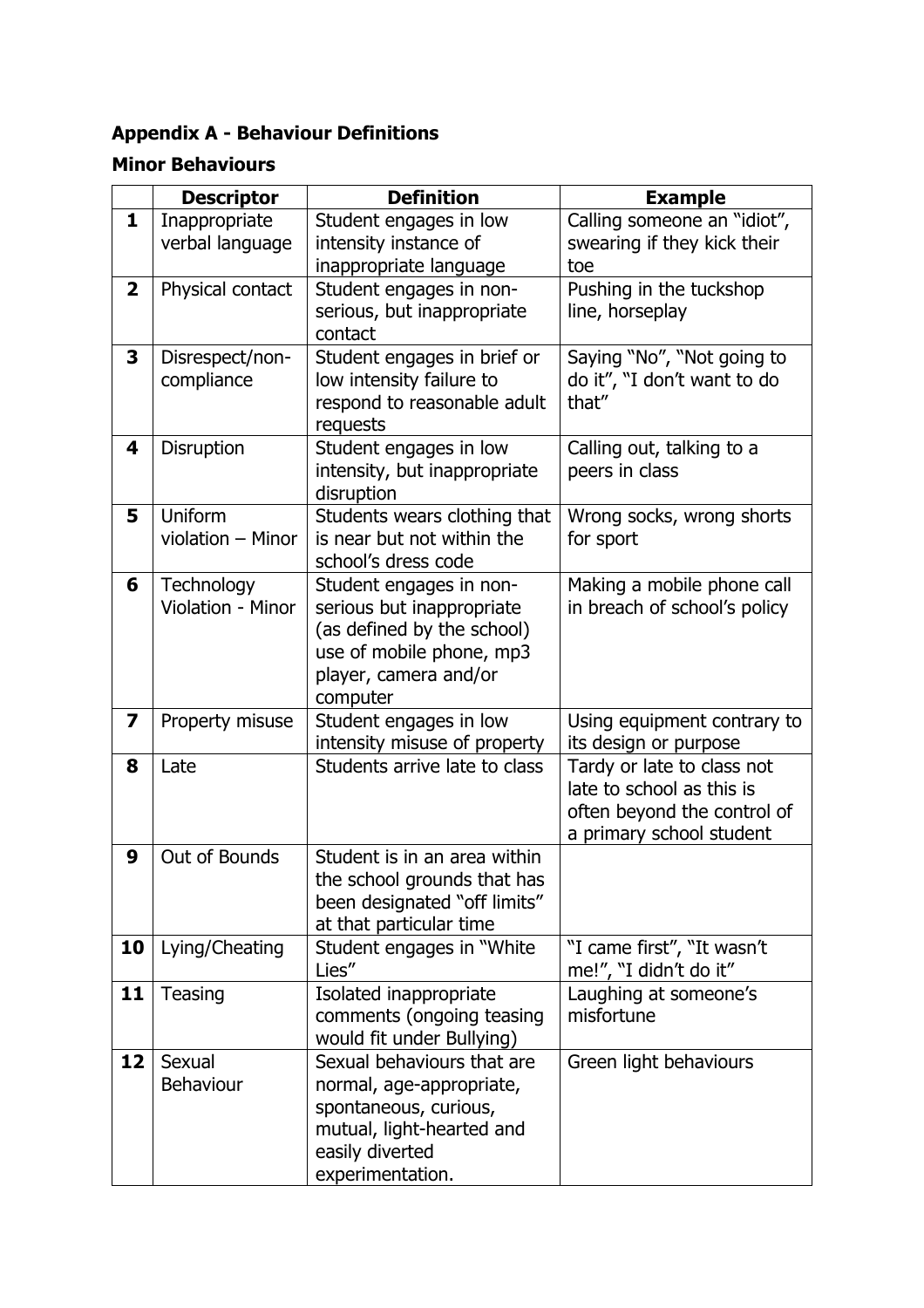| 13 | Incomplete | Student has failed to       | Has difficulty starting        |
|----|------------|-----------------------------|--------------------------------|
|    | tasks      | complete a set piece of     | I learning task, continuing on |
|    |            | work in a clearly specified | task or completing learning    |
|    |            | time frame                  | tasks                          |

# **Major Behaviours**

|                     | <b>Descriptor</b>                        | <b>Definition</b>                                                                                                                                                                                                                                                                                                                                                                    | <b>Example</b>                                                                                                                                                                                                                                                                                                                                                                                                                                                                                                                                                                                                                                                                                                            |
|---------------------|------------------------------------------|--------------------------------------------------------------------------------------------------------------------------------------------------------------------------------------------------------------------------------------------------------------------------------------------------------------------------------------------------------------------------------------|---------------------------------------------------------------------------------------------------------------------------------------------------------------------------------------------------------------------------------------------------------------------------------------------------------------------------------------------------------------------------------------------------------------------------------------------------------------------------------------------------------------------------------------------------------------------------------------------------------------------------------------------------------------------------------------------------------------------------|
| 1<br>$\overline{2}$ | Verbal Aggression<br>Physical Aggression | Language (both overt and<br>covert) directed at others in<br>a demeaning or aggressive<br>manner intended to harm,<br>distress coerce or cause<br>fear<br>Actions (both overt and<br>covert) involving serious<br>physical contact where<br>injury might occur that is<br>directed towards another<br>and intended to harm,<br>distress coerce or cause                              | Swearing, aggressive<br>stance, language<br>directed to hurt or show<br>disrespect, intimidating<br>body language,<br>intimidating tone of voice<br>Hitting, punching, hitting<br>with an object, kicking,<br>pulling hair, scratching                                                                                                                                                                                                                                                                                                                                                                                                                                                                                    |
| 3                   | <b>Bullying/Harassment</b>               | fear<br>Bullying/Harassment are<br>behaviours that target an<br>individual or group due to a<br>particular characteristic;<br>and that offends,<br>humiliates, intimidates or<br>creates a hostile<br>environment. It may be a<br>single or ongoing pattern of<br>behaviour.<br>Bullying involves the misuse<br>of power by an individual or<br>group towards one or more<br>persons | Bullying may include:<br>Physical: hitting, kicking,<br>any form of violence;<br>Verbal: name calling,<br>sarcasm, spreading<br>rumours, persistent<br>teasing, intimidation;<br>Emotional: excluding,<br>tormenting, ridiculing,<br>humiliating, intimidating;<br>Racial: taunts, graffiti,<br>gestures, intimidation;<br>Sexual: unwanted<br>physical contact, abusive<br>comments, intimidation.<br>Cyber bullying may<br>include a combination of<br>behaviours such as<br>pranking calling, sending<br>insulting text messages,<br>publishing someone's<br>private information,<br>creating hate sites or<br>implementing social<br>exclusion campaigns in<br>social networking sites.<br>Can also include 'flaming' |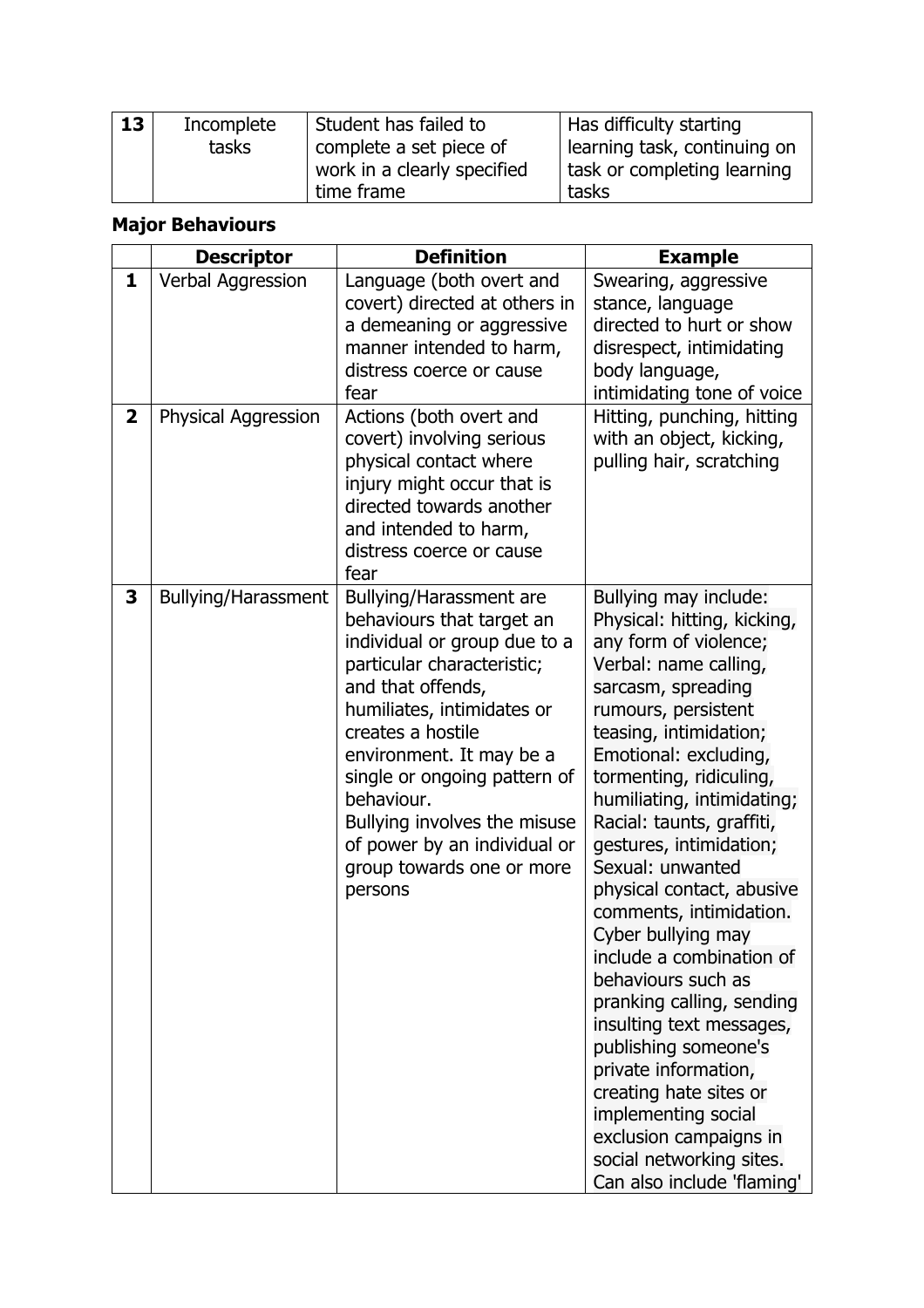|                         | <b>Descriptor</b>  | <b>Definition</b>                                        | <b>Example</b>                             |
|-------------------------|--------------------|----------------------------------------------------------|--------------------------------------------|
|                         |                    |                                                          | and online hate                            |
|                         |                    |                                                          | sites/bash boards.                         |
| 4                       | Defiance/non-      | Failure or refusal to comply                             | Refusing a reasonable                      |
|                         | compliance         | or obey directions, a                                    | request of a teacher or                    |
|                         |                    | resistance to authority                                  | supervisor, talking back                   |
|                         |                    |                                                          | in an angry and/or rude                    |
|                         |                    |                                                          | manner to staff,                           |
|                         |                    |                                                          | ignoring/walking away                      |
|                         |                    |                                                          | from staff, running away                   |
| 5                       | Disruption         | Persistent behaviour                                     | Sustained loud talking,                    |
|                         |                    | causing an interruption in a                             | yelling or screaming;                      |
|                         |                    | class or an activity                                     | repetitive noise with                      |
|                         |                    |                                                          | materials; and/or<br>sustained out-of-seat |
|                         |                    |                                                          | behaviour                                  |
| 6                       | <b>Dress Code</b>  | Student wears clothing that                              | "Gang" undershirts,                        |
|                         | Violation          | does not fit within the dress                            | offensive T-shirts, steel                  |
|                         |                    | code of the school                                       | capped shoes.                              |
| $\overline{\mathbf{z}}$ | Vandalism/Property | Student participates in an                               | Throwing a computer,                       |
|                         | Damage             | activity that results in                                 | graffiti of school                         |
|                         |                    | substantial destruction or                               | buildings, arson                           |
|                         |                    | disfigurement of property                                |                                            |
| 8                       | Truancy            | Regular or persistent                                    | <b>Students leaves</b>                     |
|                         |                    | unexplained absences from                                | class/school without                       |
|                         |                    | school or from a class,                                  | permission or stays out                    |
|                         |                    | where the reason given is                                | of class/school without                    |
|                         |                    | unsatisfactory                                           | permission                                 |
| 9                       | <b>Theft</b>       | Dishonestly appropriating                                | Stealing school or                         |
|                         |                    | another person's property                                | personal property                          |
|                         |                    | with the intent to destroy<br>or permanently deprive the |                                            |
|                         |                    | person of it                                             |                                            |
| 10                      | Forgery/Plagiarism | Student has signed a                                     | Using someone else's                       |
|                         |                    | person's name without that                               | ideas or writing without                   |
|                         |                    | person's permission                                      | acknowledging the                          |
|                         |                    | (forgery). Plagiarism is                                 | source material. Signing                   |
|                         |                    | submitting someone else's                                | another person's name                      |
|                         |                    | work as your own. It                                     | such e.g. a parent or                      |
|                         |                    | occurs when a writer                                     | teacher on a document.                     |
|                         |                    | deliberately uses someone                                |                                            |
|                         |                    | else's language, ideas, or                               |                                            |
|                         |                    | other original (not common                               |                                            |
|                         |                    | knowledge) material                                      |                                            |
|                         |                    | without acknowledging its                                |                                            |
|                         |                    | original source.                                         |                                            |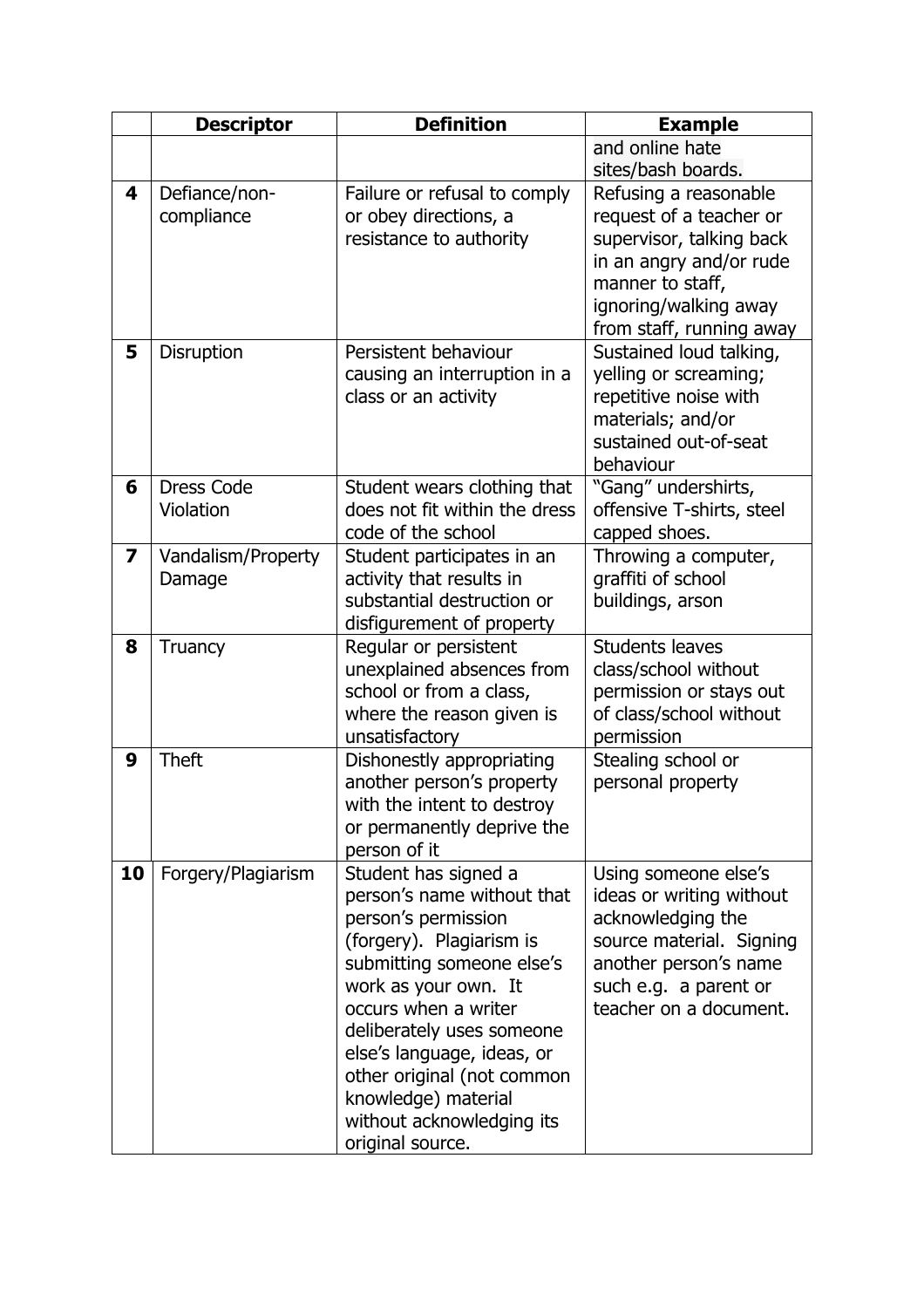|    | <b>Descriptor</b>        | <b>Definition</b>            | <b>Example</b>                 |
|----|--------------------------|------------------------------|--------------------------------|
| 11 | Technology               | Student engages in           | Accessing inappropriate        |
|    | Violation                | inappropriate (as defined    | websites, using someone        |
|    |                          | by school) use of school     | else's log in details,         |
|    |                          | technology including cell    | inappropriate additions        |
|    |                          | phone, music/video players,  | to Facebook (written and       |
|    |                          | camera, and/or computer      | images)                        |
| 12 | Drug-use or              | Student is in possession of  | Cigarettes, cannabis,          |
|    | Possession               | or is using illegal          | alcohol, prescription or       |
|    |                          | drugs/substances or          | other chemical drugs,          |
|    |                          | imitations or is using       | drug related equipment         |
|    |                          | prescription drugs contrary  |                                |
|    |                          | to their doctor's directions |                                |
| 13 | Weapons                  | A weapon is any object,      | Knife, toy gun, gun            |
|    | Use or possession        | device or instrument         |                                |
|    |                          | designed as a weapon that    |                                |
|    |                          | through its use is capable   |                                |
|    |                          | of causing bodily harm       |                                |
| 14 | Combustibles             | Student is in possession of  | Being in possession of or      |
|    | Use or possession        | substances/objects readily   | using matches, lighters,       |
|    |                          | capable of causing bodily    | firecrackers, gasoline,        |
|    |                          | harm and/or property         | lighter fluid                  |
|    |                          | damage                       |                                |
| 15 | <b>Bomb Threat/False</b> | Student delivers a false     | The intent is one of a         |
|    | Alarm                    | message of possible          | "prank" to disrupt the         |
|    |                          | explosive materials being    | school day and/or              |
|    |                          | on-school site, near school  | <b>Emergency Services. May</b> |
|    |                          | site, and/or pending         | include pulling a fire         |
|    |                          | explosion with the intent to | alarm or written or            |
|    |                          | disrupt school               | verbal bomb threat.            |
| 16 | Concerning               | Orange behaviours - Sexual   | Explicit sexual talk or        |
|    | Sexual Behaviour         | behaviours that are outside  | play, persistent nudity,       |
|    |                          | normal behaviour in terms    | repeated exposing of           |
|    |                          | of persistence, frequency or | private parts to others        |
|    |                          | inequality in age, power or  | and/or in public               |
|    |                          | ability                      |                                |
|    |                          | Red behaviours - Sexual      |                                |
|    |                          | behaviours that are          | Forcing others to be           |
|    |                          | problematic or harmful,      | involved in sexual             |
|    |                          | forceful, secretive,         | activity, using mobile         |
|    |                          | compulsive, coercive or      | phone and the internet         |
|    |                          | degrading                    | which includes sexual          |
|    |                          |                              | images.                        |
|    |                          |                              |                                |
|    |                          |                              |                                |
|    |                          |                              |                                |